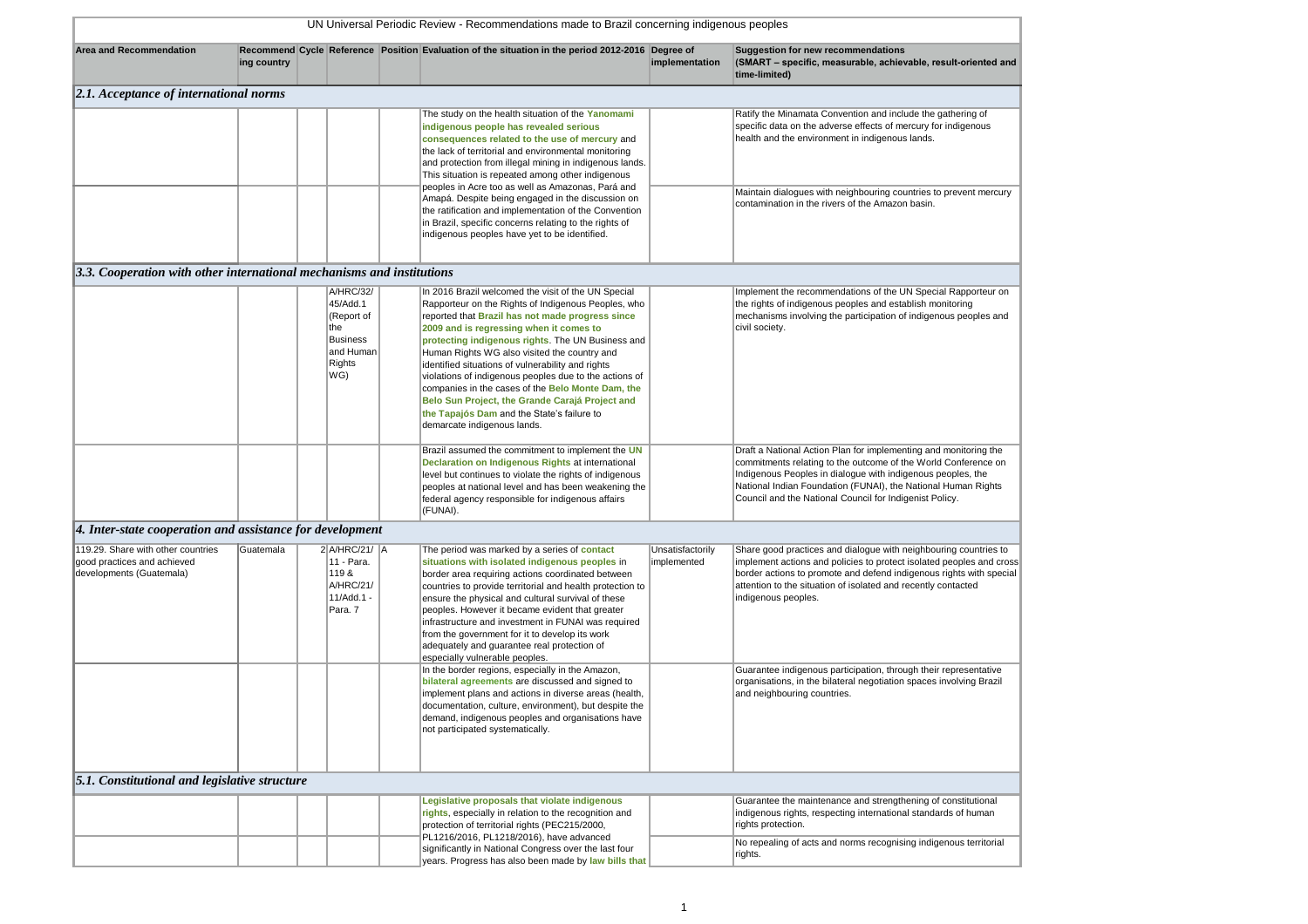|                                                                                                                                                                                                                                                                                                                                                                        |              |                                                                             | aim to alter environmental protections which would<br>directly affect indigenous peoples and lands, such as<br>the New Mining Code and the attempts to alter the<br>laws regulating environmental licensing for large-<br>scale infrastructure projects. These initiatives were<br>further strengthened by the setting up in 2015 of a<br><b>Parliamentary Committee of Inquiry to investigate</b><br>FUNAI and INCRA at the request of ruralist congress<br>members voicing discriminatory and openly anti-<br>indigenous discourses. Lacking sufficient grounds and<br>focus, the work of the committee was concluded in<br>August 2016 without any report, but provoking various<br>situations of abuse, harassment and conflict<br>against indigenous peoples in the regions<br>concerned. To date none of the initiatives has<br>planned for free, prior and informed consultation<br>as determined by Convention 169 of the ILO,<br>reinforcing the pattern of the Legislature violating the<br>rights of indigenous peoples, as exemplified by other<br>law bills approved without proper consultation with<br>indigenous peoples, such as PL 7735 on access to<br>traditional knowledge and PL 1057 on infanticide<br>among indigenous peoples. |                                                 | Guarantee that any regul<br>restrict the exercise of thi<br>diversity and autonomy o<br>peoples.<br>Guarantee that the discu<br>consultation of indigenou<br>prioritizing the establishn<br>generate better condition<br>right, respecting the auto<br>peoples, including in rela<br>where applicable. |
|------------------------------------------------------------------------------------------------------------------------------------------------------------------------------------------------------------------------------------------------------------------------------------------------------------------------------------------------------------------------|--------------|-----------------------------------------------------------------------------|---------------------------------------------------------------------------------------------------------------------------------------------------------------------------------------------------------------------------------------------------------------------------------------------------------------------------------------------------------------------------------------------------------------------------------------------------------------------------------------------------------------------------------------------------------------------------------------------------------------------------------------------------------------------------------------------------------------------------------------------------------------------------------------------------------------------------------------------------------------------------------------------------------------------------------------------------------------------------------------------------------------------------------------------------------------------------------------------------------------------------------------------------------------------------------------------------------------------------------------------------------|-------------------------------------------------|--------------------------------------------------------------------------------------------------------------------------------------------------------------------------------------------------------------------------------------------------------------------------------------------------------|
| <b>5.2. Institutions and public policies</b>                                                                                                                                                                                                                                                                                                                           |              |                                                                             |                                                                                                                                                                                                                                                                                                                                                                                                                                                                                                                                                                                                                                                                                                                                                                                                                                                                                                                                                                                                                                                                                                                                                                                                                                                         |                                                 |                                                                                                                                                                                                                                                                                                        |
| 119.26. Continue to prepare reports in Qatar<br>order to enhance and promote the<br>human rights situation (Qatar)                                                                                                                                                                                                                                                     |              | $2$ A/HRC/21/ A<br>11 - Para.<br>119&<br>A/HRC/21/<br>11/Add.1<br>Para. 5   | The federal indigenist agency (FUNAI), responsible<br>for coordinating public policies targeted at indigenous<br>peoples is currently operating at just 36% of its<br>capacity due to the lack of recruitment programs to fill<br>its staff vacancies and the absence of any effective<br>restructuring. This situation has worsened over the                                                                                                                                                                                                                                                                                                                                                                                                                                                                                                                                                                                                                                                                                                                                                                                                                                                                                                           | Not implemented                                 | Include the indigenous th<br>dialogue with the Nationa<br>National Council for Hum                                                                                                                                                                                                                     |
| 119.6. Establish mechanisms to<br>monitor and evaluate the compliance<br>with its human rights obligations<br>(Costa Rica)                                                                                                                                                                                                                                             | Costa Rica   | 2 A/HRC/21/ A<br>11 - Para.<br>119&<br>A/HRC/21/<br>11/Add.1 -<br>Para. 5   | last 4 years die to the increasing budget cuts in areas<br>affecting in particular the demarcation of indigenous<br>lands and the provision of assistance to indigenous<br>peoples at municipal level. In some local units of<br>FUNAI there is just one employee to cater for the<br>entire indigenous population in the unit's jurisdiction.                                                                                                                                                                                                                                                                                                                                                                                                                                                                                                                                                                                                                                                                                                                                                                                                                                                                                                          | Partially<br>implemented                        | Stimulate and strengthen<br>Indigenous Policy and the<br>guaranteeing the particip<br>monitor, evaluate and im<br>human rights obligations<br>indigenous peoples.                                                                                                                                      |
| 119.49. Continue to prioritise policy<br>aimed at promoting equality and<br>repairing social distortions and<br>disparities (South Africa)                                                                                                                                                                                                                             | South Africa | 2 A/HRC/21/ A<br>11 - Para.<br>119&<br>A/HRC/21/<br>11/Add.1 -<br>Para. 7   | With the advance of developmentalist policies and<br>projects over the territories and natural resources of<br>indigenous lands, the destructuring of the agency<br>has become even clearer, along with the need to<br>strengthen and valorise FUNAI with a better and<br>more effective coordination with other government<br>sectors that ignore the indigenous question and very                                                                                                                                                                                                                                                                                                                                                                                                                                                                                                                                                                                                                                                                                                                                                                                                                                                                     | Unsatisfactorily<br>implemented                 | Prioritize the strengthenir<br>agency (FUNAI) and the<br>for the promotion and def<br>peoples with special atter<br>autonomy of indigenous<br>and international monitor                                                                                                                                |
| 119.83. Consider the development of<br>a comprehensive policy to address the<br>problem of human rights violations<br>against its defenders founded on<br>strategies for strengthening the<br>independence of the judiciary and<br>increasing the awareness of the<br>population and public authorities as to<br>the important role of these defenders<br>(East Timor) | East Timor   | 2 A/HRC/21/ A<br>11 - Para.<br>119 &<br>A/HRC/21/<br>11/Add.1 -<br>Para. 13 | often violate the human rights of indigenous peoples.<br>In the assessed period, the federal administration<br>made some progress by publishing its Multi-Year Plan<br>(2012-2015) with objective and specific targets to be<br>reached in ensuring the rights of indigenous peoples,<br>especially in relation to the demarcation of indigenous<br>lands. However these targets have not been met or<br>justified in a transparent and participative manner as<br>planned, in part due to the political weakening of<br>FUNAI. In 2014 the National Human Rights Council<br>was reformulated and in 2015 the First National<br>Conference on Indigenist Policy was held and the                                                                                                                                                                                                                                                                                                                                                                                                                                                                                                                                                                        | Not implemented<br>with reversals<br>identified | Guarantee institutional co<br>specific ongoing program<br>human rights, with specia<br>advocates in states that a<br>Program for Human Righ                                                                                                                                                            |
| 119.140. Continue its favourable<br>policies with concrete initiatives aimed<br>at the most vulnerable groups such as<br>women, children and minorities<br>(Vietnam)                                                                                                                                                                                                   | Vietnam      | 2 A/HRC/21/ A<br>11 - Para.<br>119&<br>A/HRC/21/<br>11/Add.1 -<br>Para. 19  | National Council for Indigenist Policy created. These<br>forums should be strengthened in order to promote<br>and protect the human rights of indigenous peoples in<br>the context of formulating public policies, monitoring<br>government actions that affect indigenous peoples,<br>their lands and their rights, and proposing urgent<br>measures to contain the violence perpetrated against                                                                                                                                                                                                                                                                                                                                                                                                                                                                                                                                                                                                                                                                                                                                                                                                                                                       | Not implemented                                 | Make progress towards c<br>approaches by the State<br>national plans and initiati<br>adapting social, economi<br>respect the distinct langu<br>indigenous peoples.                                                                                                                                     |
|                                                                                                                                                                                                                                                                                                                                                                        |              |                                                                             | ndiannoun noonloo and thoir loodara. The concern                                                                                                                                                                                                                                                                                                                                                                                                                                                                                                                                                                                                                                                                                                                                                                                                                                                                                                                                                                                                                                                                                                                                                                                                        |                                                 |                                                                                                                                                                                                                                                                                                        |

lation of consultation processes does not his right, nor infringe the principles of of indigenous, quilombola and traditional

ussion on the regulation of the right to us peoples is discussed and duly consulted, ment of guidelines for the administration to ns for the effective implementation of the onomy of indigenous and quilombola ation to their own consultation protocols

hematic in the human rights reports in al Council for Indigenous Policy and the nan Rights.

If the work of the National Council for ne National Council for Human Rights, pation of indigenous representatives to nprove policies that ensure compliance with and observing the specificities of

ing of the actions of the federal indigenist agency (Funcie Prosecutor's Office (MPF) efence of the human rights of indigenous ention to territorial rights and to the peoples and their collaboration in national iring of human rights.

conditions and adopt urgent measures and ms to protect advocates of indigenous ial attention to the situation of human rights are not part of the Federal Protection hts Advocates.

overcoming tutelary and colonial ato indigenous peoples by implementing tives that aim to protect rights and by hic and environmental policies so that they uages, cultures and ways of life of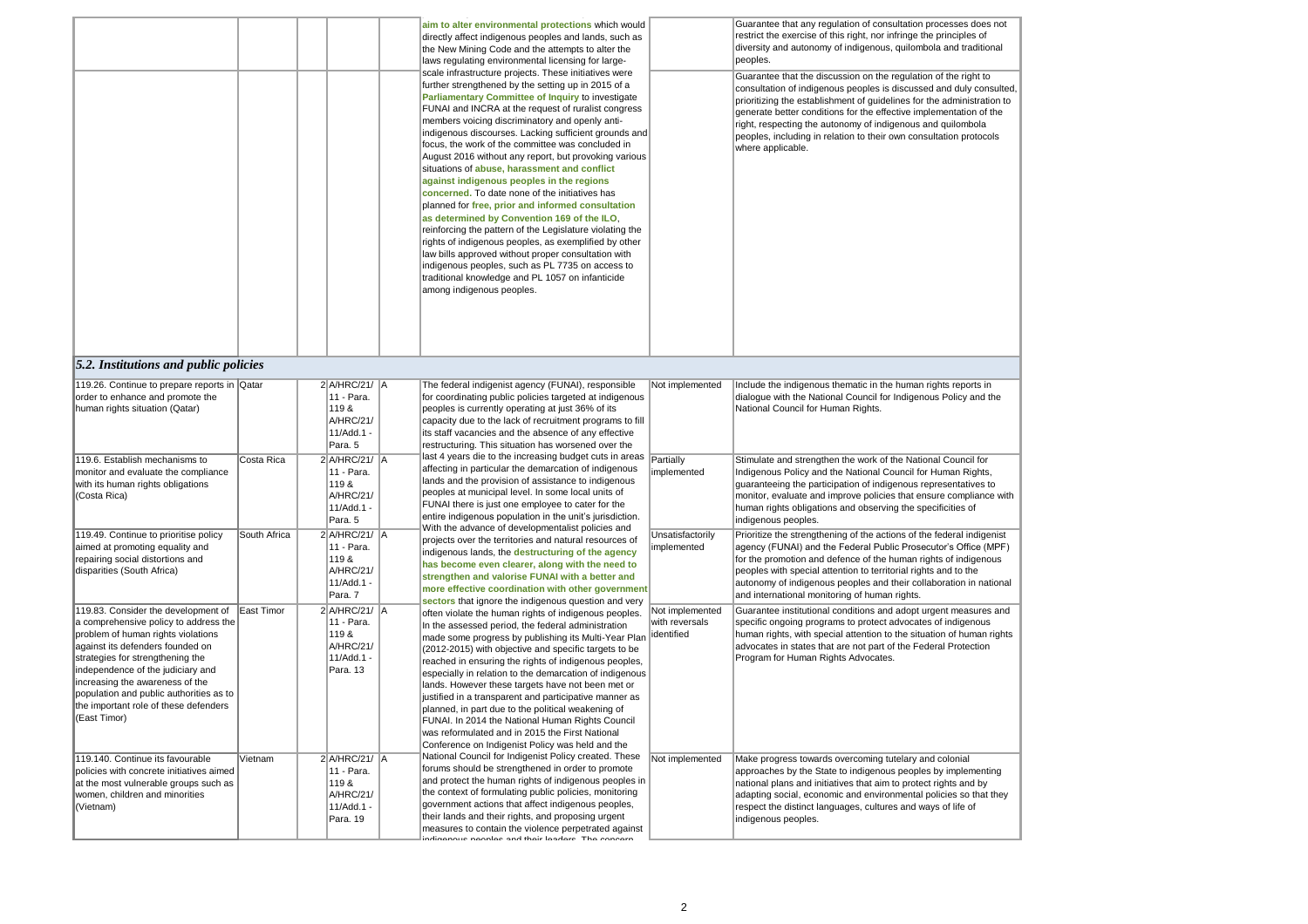| 119.25. Ensure that federal and state<br>authorities work more efficiently<br>together to produce statistics and<br>regular human rights reports (Belgium)                                                                                              | Belgium | $2$ A/HRC/21/ $\parallel$ A<br>11 - Para.<br>119&<br>A/HRC/21/<br>11/Add.1 -<br>Para. 5   | indigenous peoples and their readers. The concern<br>with the worsening situation of the human rights of<br>indigenous peoples is exacerbated in a context where<br>the Ministry of Human Rights has been closed down,<br>attempts are made to dilute or bargain rights, and the<br>issue is given no priority by the government.                                                                                                                                                                                                                                                                                                                 | Not implemented | Establish mechanisms ar<br>regular data, statistics ar<br>contexts of vulnerability o<br>the country.                                     |
|---------------------------------------------------------------------------------------------------------------------------------------------------------------------------------------------------------------------------------------------------------|---------|-------------------------------------------------------------------------------------------|---------------------------------------------------------------------------------------------------------------------------------------------------------------------------------------------------------------------------------------------------------------------------------------------------------------------------------------------------------------------------------------------------------------------------------------------------------------------------------------------------------------------------------------------------------------------------------------------------------------------------------------------------|-----------------|-------------------------------------------------------------------------------------------------------------------------------------------|
|                                                                                                                                                                                                                                                         |         |                                                                                           |                                                                                                                                                                                                                                                                                                                                                                                                                                                                                                                                                                                                                                                   |                 | Broaden the knowledge<br>government institutions a<br>guarantee indigenous rig<br>infrastructural projects ar                             |
|                                                                                                                                                                                                                                                         |         |                                                                                           |                                                                                                                                                                                                                                                                                                                                                                                                                                                                                                                                                                                                                                                   |                 | Implement the recommer<br>Rights, particularly those<br>violations in the case of t<br>Dam in Mariana/MG and<br>region of Brazil/RS, SC a |
| <b>6. Education in Human Rights</b>                                                                                                                                                                                                                     |         |                                                                                           |                                                                                                                                                                                                                                                                                                                                                                                                                                                                                                                                                                                                                                                   |                 |                                                                                                                                           |
| 119.90. Provide systematic training to<br>judges, prosecutors and lawyers on<br>women's rights and violence against<br>women, including on the<br>implementation of the Maria da Penha<br>Law on domestic and family violence<br>against women (Canada) | Canada  | $2$ A/HRC/21/ $\parallel$ A<br>11 - Para.<br>119 &<br>A/HRC/21/<br>11/Add.1 -<br>Para. 19 | The lack of understanding and training on human<br>rights and specifically on the rights of indigenous<br>peoples among public authorities of all spheres,<br>especially the Judiciary, has contributed to the rise<br>in rights violations and cases of discrimination and<br>impunity. Despite the increase in denunciations of<br>cases of racism, efforts have not been made at<br>national level to promote awareness raising<br>campaigns on combating racism and respecting the<br>rights of indigenous peoples, nor had educational<br>work been undertaken to improve acceptance of<br>diversity in schools in general. No evaluation is | Not implemented | Provide systematic traini<br>on indigenous rights, inc<br>family and community life<br>participation, consultatior                        |
| 119.162. Strengthen the awareness<br>campaigns on the rights of indigenous<br>populations and persons of African<br>descent, notably through the<br>implementation of the provisions of the<br>specific laws adopted in this domain<br>(Morocco)        | Morocco | $2$ A/HRC/21/ $\parallel$ A<br>11 - Para.<br>119 &<br>A/HRC/21/<br>11/Add.1 -<br>Para. 19 | available on whether the country's schools have<br>changes their curricula to comply with Laws 11.645<br>and 10.639.                                                                                                                                                                                                                                                                                                                                                                                                                                                                                                                              | Not implemented | Implement education and<br>racism and discriminatior<br>and adopt specific legisla<br>international human right                           |
|                                                                                                                                                                                                                                                         |         |                                                                                           |                                                                                                                                                                                                                                                                                                                                                                                                                                                                                                                                                                                                                                                   |                 | Promote actions to impro<br>Supreme Court Judges,<br>peoples and human right<br>local and regional contex                                 |
|                                                                                                                                                                                                                                                         |         |                                                                                           |                                                                                                                                                                                                                                                                                                                                                                                                                                                                                                                                                                                                                                                   |                 | Guarantee national guide<br>human rights in schools a<br>the participation and coo<br>peoples.                                            |
| 8. Non-discrimination                                                                                                                                                                                                                                   |         |                                                                                           |                                                                                                                                                                                                                                                                                                                                                                                                                                                                                                                                                                                                                                                   |                 |                                                                                                                                           |
| 119.50. Follow up on the<br>recommendation of the ILO to<br>continue efforts to ensure full equality<br>of opportunity and treatment for<br>women, persons of African Descent<br>and indigenous person (Turkey)                                         | Turkey  | $2$ $A/HRC/21/$ $A$<br>11 - Para.<br>119 &<br>A/HRC/21/<br>11/Add.1 -<br>Para. 19         | Due to the territorial disputes and the deliberate<br>fomenting of animosity against indigenous peoples in<br>states like Paraná, Santa Catarina, Rio Grande do Sul<br>and Mato Grosso do Sul, members of indigenous<br>communities have begun to report a growing number<br>of cases of job dismissals as retaliation for their<br>presence in the region, increasing the <i>inequality of</i><br>opportunities and treatment of indigenous people                                                                                                                                                                                               | Not implemented | Meet the ILO's recomme<br>full equality of opportunit<br>Afrodescendents and inc<br>penalize discrimination.                              |
| 119.51. Continue combating<br>inequalities in access to employment<br>and in working conditions based on<br>gender and race as noted by CESCR<br>(Turkey)                                                                                               | Turkey  | $2$ A/HRC/21/ $\parallel$ A<br>11 - Para.<br>119 &<br>A/HRC/21/<br>11/Add.1 -<br>Para. 19 | in the search for work and jobs in their<br>municipalities.                                                                                                                                                                                                                                                                                                                                                                                                                                                                                                                                                                                       | Not implemented | Combat inequality in indi<br>and working conditions,<br>teachers and other profe<br>with the local situation.                             |
|                                                                                                                                                                                                                                                         |         |                                                                                           |                                                                                                                                                                                                                                                                                                                                                                                                                                                                                                                                                                                                                                                   |                 |                                                                                                                                           |

and cooperation agreements to produce nd specific analyses on the realities and of indigenous peoples in different regions of

of indigenous rights among different and adopt measures that recognise and ghts in the context of large-scale ind the exploration of natural resources.

Indations of the National Council of Human e related to the situation of human rights the Belo Monte Dam/PA, the Saramago d the indigenous peoples of the southern and PR.

ing for judges, prosecutors and advocates cluding on territorial rights, on the right to fe, and on the implementation of the right to on, autonomy and development.

d awareness raising campaigns against on and on the rights of indigenous peoples, lation protecting these rights in line with its protections.

ove the knowledge of Judges, including concerning the specific rights of indigenous its protections, taking into consideration xts.

lelines on indigenous rights for education on and public departments, seeking to ensure pperation of indigenous organisations and

Indations to continue the efforts to ensure ities and treatment for women, digenous people, as well as combat and

ligenous people's access to employment especially in relation to hiring indigenous essionals in different areas, in accordance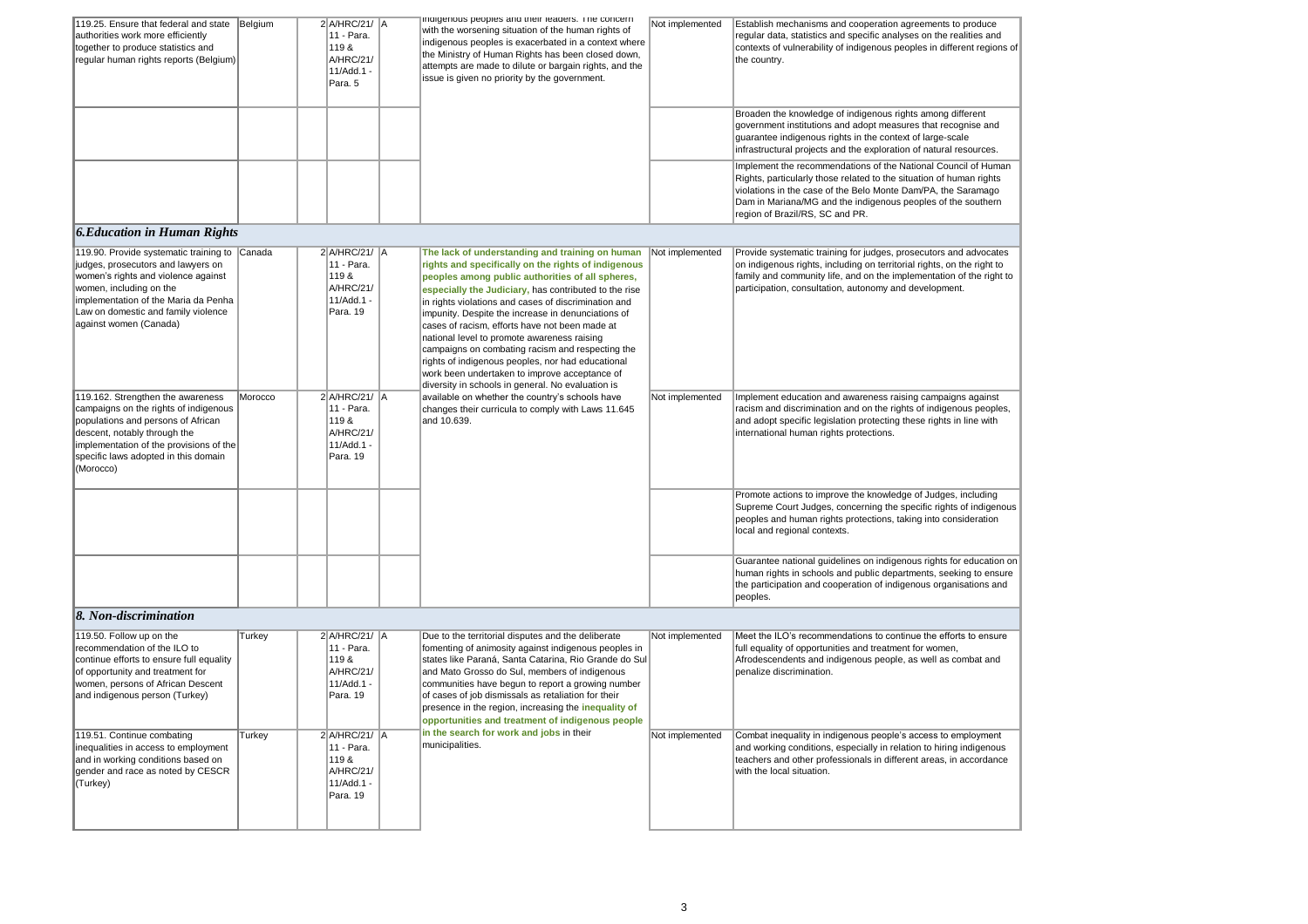|  |  | Create specific programs<br>to hire women, Afrodesce                                                        |
|--|--|-------------------------------------------------------------------------------------------------------------|
|  |  | Guarantee public policies<br>peoples in terms of acces<br>rights, irrespective of the<br>their territories. |

| Create specific programs to stimulate companies and public bodies<br>to hire women, Afrodescendents and indigenous people.                                                                                                                          |  |
|-----------------------------------------------------------------------------------------------------------------------------------------------------------------------------------------------------------------------------------------------------|--|
| Guarantee public policies and quality assistance to indigenous<br>peoples in terms of access to all their economic, social and cultural<br>rights, irrespective of the situation vis-à-vis official recognition of<br>their territories.            |  |
|                                                                                                                                                                                                                                                     |  |
| Implement administrative, political, civil and criminal sanctions on<br>parliamentarians or public figures who commit acts of discrimination<br>and racism against indigenous peoples.                                                              |  |
| Adopt continuous measures to prevent and punish racist discourses                                                                                                                                                                                   |  |
| and actions by public authorities against indigenous peoples,<br>focusing especially on the South, Central West and Northeast<br>regions of the country.                                                                                            |  |
| Systematically investigate and punish cases of racism and violence<br>practiced against indigenous people and communities.                                                                                                                          |  |
| Act alongside state and municipal authorities to confront racism and<br>discrimination against indigenous peoples in localities that have<br>already presented emblematic cases of racism.                                                          |  |
|                                                                                                                                                                                                                                                     |  |
| Adopt integrated measures involving state and federal governments<br>to guarantee greater accountability for preventing deaths and<br>murders, with special attention to the situation in rural areas and<br>indigenous peoples.                    |  |
| Adopt urgent and effective measures at federal and state level to<br>contain the action of armed groups or militias that attack indigenous<br>communities, with special attention paid to the situation in Mato<br>Grosso do Sul, Paraná and Bahia. |  |
| Adopt measures to prevent and combat torture at state and federal<br>levels, and adopt measures for reparation and retraction for proven<br>cases of violence and torture committed by the State against<br>indigenous individuals and peoples.     |  |
| Investigate and punish cases of killings of indigenous leaders in the<br>context of land disputes.                                                                                                                                                  |  |

| 119.56. Take into consideration the<br>provisions of HRC resolution<br>A/HRC/RES/13/27 relating to sport<br>and racism, when preparing and<br>organising the 2014 football World<br>Cup and the 2016 Olympic Games, in<br>order to promote understanding,<br>tolerance and peace and strengthen<br>the efforts in the struggle against<br>racism, racial discrimination,<br>xenophobia and related intolerance<br>(Morocco) | Morocco | $2$ A/HRC/21/ $A$<br>11 - Para.<br>119&<br><b>A/HRC/21/</b><br>11/Add.1 -<br>Para. 25 | There was evidence of <b>cases of racism and</b><br>discrimination against indigenous persons and<br>peoples by public authorities and institutions that<br>spread false information, generating a climate of<br>terror among the non-indigenous population<br>against the indigenous population. The action of<br>parliamentarians from the ruralist and anti-indigenous<br>lobby, in particular, has grown in strength over the last<br>4 years in a context open to diluting the rights of<br>indigenous peoples. The discourses of these<br>parliamentarians and politicians, frequently supported<br>by the federal government, paralysed the process of<br>land regularization, fomented conflicts and violence in<br>the rural world and racial discrimination against<br>indigenous people in urban contexts. In 2014 the<br>Conselho Indígena Missionário (CIMI) documented 19<br>cases of racism and ethnic-cultural discrimination<br>practiced against indigenous peoples. | Not implemented | Implement administrative, political, civil and criminal sanctions on<br>parliamentarians or public figures who commit acts of discrimination<br>and racism against indigenous peoples.<br>Adopt continuous measures to prevent and punish racist discours<br>and actions by public authorities against indigenous peoples,<br>focusing especially on the South, Central West and Northeast<br>regions of the country.<br>Systematically investigate and punish cases of racism and violend<br>practiced against indigenous people and communities.<br>Act alongside state and municipal authorities to confront racism a<br>discrimination against indigenous peoples in localities that have<br>already presented emblematic cases of racism. |
|-----------------------------------------------------------------------------------------------------------------------------------------------------------------------------------------------------------------------------------------------------------------------------------------------------------------------------------------------------------------------------------------------------------------------------|---------|---------------------------------------------------------------------------------------|----------------------------------------------------------------------------------------------------------------------------------------------------------------------------------------------------------------------------------------------------------------------------------------------------------------------------------------------------------------------------------------------------------------------------------------------------------------------------------------------------------------------------------------------------------------------------------------------------------------------------------------------------------------------------------------------------------------------------------------------------------------------------------------------------------------------------------------------------------------------------------------------------------------------------------------------------------------------------------------|-----------------|------------------------------------------------------------------------------------------------------------------------------------------------------------------------------------------------------------------------------------------------------------------------------------------------------------------------------------------------------------------------------------------------------------------------------------------------------------------------------------------------------------------------------------------------------------------------------------------------------------------------------------------------------------------------------------------------------------------------------------------------|
|                                                                                                                                                                                                                                                                                                                                                                                                                             |         |                                                                                       |                                                                                                                                                                                                                                                                                                                                                                                                                                                                                                                                                                                                                                                                                                                                                                                                                                                                                                                                                                                        |                 |                                                                                                                                                                                                                                                                                                                                                                                                                                                                                                                                                                                                                                                                                                                                                |

| 119.59. Establish measures for<br>greater accountability to prevent loss<br>of life (Namibia)                                     | Namibia     | $2$ A/HRC/21/ A<br>11 - Para.<br>119&<br>A/HRC/21/<br>11/Add.1 -<br>Para. 15 | There is a growing number of cases of deaths of<br>indigenous people by killing and physical assaults,<br>directly correlated to the situation of impunity<br>repeatedly denounced by indigenous peoples and<br>organisations. Between 2012 and 2014 at least 251<br>murders of indigenous people were recorded<br>across the country, with more than 40% of cases | Not implemented | Adopt integrated measures involving state and federal governments<br>to guarantee greater accountability for preventing deaths and<br>murders, with special attention to the situation in rural areas and<br>indigenous peoples.                    |
|-----------------------------------------------------------------------------------------------------------------------------------|-------------|------------------------------------------------------------------------------|--------------------------------------------------------------------------------------------------------------------------------------------------------------------------------------------------------------------------------------------------------------------------------------------------------------------------------------------------------------------|-----------------|-----------------------------------------------------------------------------------------------------------------------------------------------------------------------------------------------------------------------------------------------------|
| 119.61. Take stronger action, at the<br>federal Government's level, to counter Korea<br>death squads' (Republic of Korea)         | Republic of | $2$ A/HRC/21/ A<br>11 - Para.<br>119&<br>A/HRC/21/<br>11/Add.1 -<br>Para. 15 | occurring in<br>Mato Grosso do Sul. In 2014 alone at least 138<br>cases of death by physical assault of indigenous<br>people were recorded.                                                                                                                                                                                                                        | Not implemented | Adopt urgent and effective measures at federal and state level to<br>contain the action of armed groups or militias that attack indigenous<br>communities, with special attention paid to the situation in Mato<br>Grosso do Sul, Paraná and Bahia. |
| 119.64. Continue the authorities'<br>efforts to prevent and combat torture<br>both at the federal and state levels<br>(Indonesia) | Indonesia   | A/HRC/21/<br>11 - Para.<br>119&<br>A/HRC/21/<br>11/Add.1 -<br>Para. 15       |                                                                                                                                                                                                                                                                                                                                                                    | Not implemented | Adopt measures to prevent and combat torture at state and federal<br>levels, and adopt measures for reparation and retraction for proven<br>cases of violence and torture committed by the State against<br>indigenous individuals and peoples.     |
|                                                                                                                                   |             |                                                                              |                                                                                                                                                                                                                                                                                                                                                                    |                 | Investigate and punish cases of killings of indigenous leaders in the<br>context of land disputes.                                                                                                                                                  |
|                                                                                                                                   |             |                                                                              |                                                                                                                                                                                                                                                                                                                                                                    |                 | Adopt specific measures to combat impunity in the case of physical<br>assaults on and killings of indigenous people.                                                                                                                                |
|                                                                                                                                   |             |                                                                              |                                                                                                                                                                                                                                                                                                                                                                    |                 |                                                                                                                                                                                                                                                     |

# *12. Right to life, executions, forced disappearances, torture and cruel and degrading treatment*

## *9. Racial Discrimination*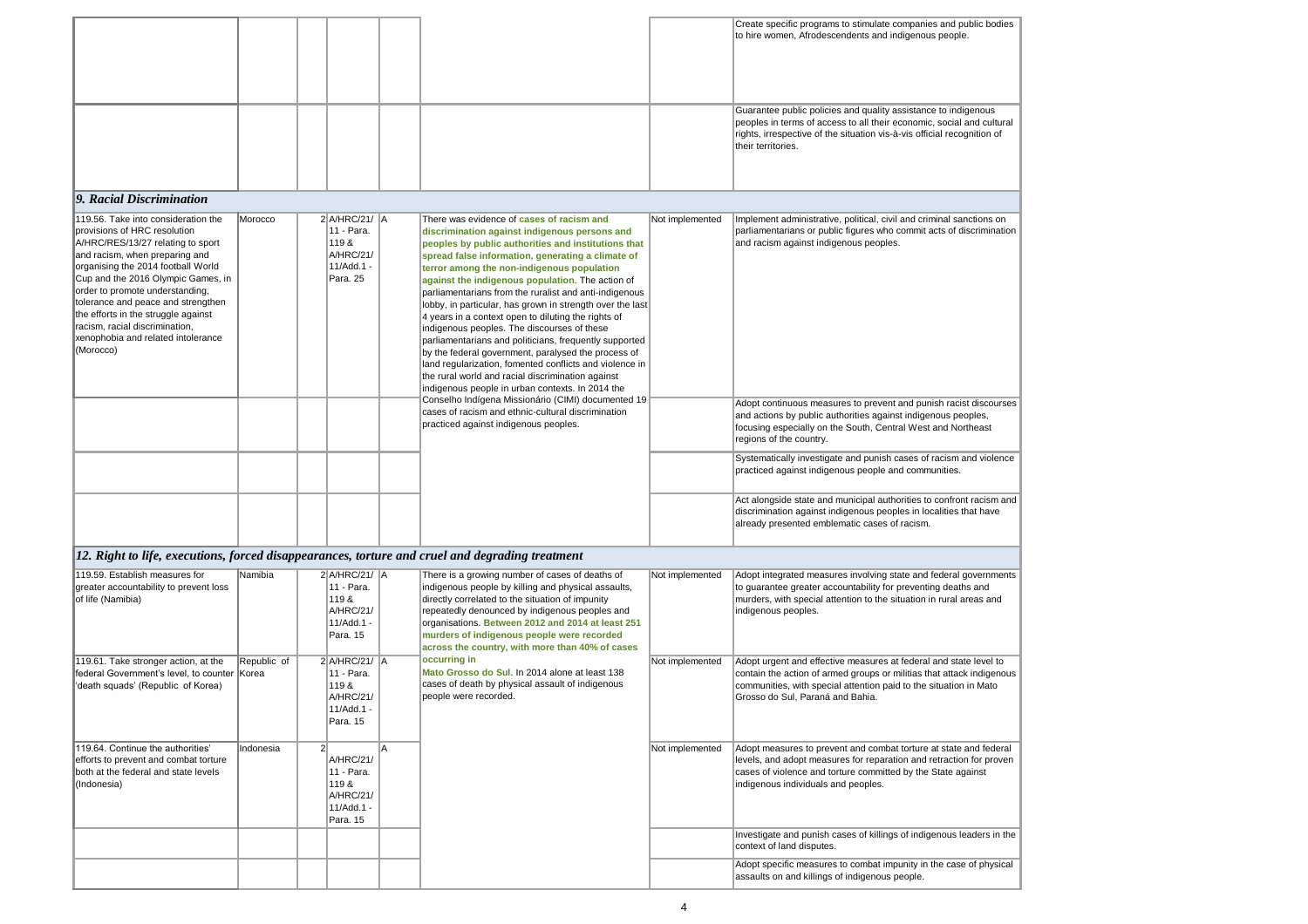| <b>16. Justice and impunity</b>                                                                                                                                                                                                                        |           |                                                                                  |                                                                                                                                                                                                                                                                                                                                                                                                                                                                                                                              |                                                  |                                                                                                                                                                                             |
|--------------------------------------------------------------------------------------------------------------------------------------------------------------------------------------------------------------------------------------------------------|-----------|----------------------------------------------------------------------------------|------------------------------------------------------------------------------------------------------------------------------------------------------------------------------------------------------------------------------------------------------------------------------------------------------------------------------------------------------------------------------------------------------------------------------------------------------------------------------------------------------------------------------|--------------------------------------------------|---------------------------------------------------------------------------------------------------------------------------------------------------------------------------------------------|
| 119.123. Effectively fight against<br>arbitrary and on-duty police killings, in<br>particular by creating a strong<br>framework for impartial investigation<br>(Germany)                                                                               | Germany   | 2 A/HRC/21/ A<br>11 - Para.<br>119&<br>A/HRC/21/<br>11/Add.1 -<br>Para. 15       | Across the country, with special attention on Mato<br>Grosso do Sul, Santa Catarina, Paraná and Rio<br>Grande do Sul, indigenous people report facing<br>much greater obstacles or problems than the non-<br>indigenous population when registering cases of<br>threats and violence committed against<br>indigenous individuals and communities. On the                                                                                                                                                                     | Not implemented                                  | Create mechanisms for re<br>impartial inquiries concer<br>racism and deaths of indi-<br>accountability of the publi                                                                         |
| 119.124. Continue working for the<br>strengthening of the process of truth-<br>seeking (and transitional justice)<br>(Paraguay)                                                                                                                        | Paraguay  | 2 A/HRC/21/ A<br>11 - Para.<br>119&<br>A/HRC/21/<br>11/Add.1 -<br>Para. 26       | other hand, the criminalization of indigenous<br>people by the state and federal public security<br>bodies is alarming. In 2014 the National Truth<br>Commission investigated the situation of just 10<br>indigenous groups and concluded that they had been<br>victims of serious human rights violations in Brazil<br>during the military dictatorship between 1964 and                                                                                                                                                    | Unsatisfactorily<br>implemented                  | Ensure the continuation a<br>truth seeking and transitio<br>committed against indiger<br>measures to prevent, pro<br>rights violations committe<br>peoples, implementing the<br>Commission. |
| 119.125. Continue its efforts to<br>guarantee the right to the truth for<br>victims and families of serious human<br>rights violations and for all Brazilian<br>society, ensuring proper functioning of<br>the Truth Commission (Argentina)            | Argentina | $2$ $A/HRC/21/$ $A$<br>11 - Para.<br>119&<br>A/HRC/21/<br>11/Add.1 -<br>Para. 26 | 1985. According to the report, during the investigated<br>period at least 8,350 indigenous people were killed in<br>massacres, land grabbing, forced evictions from their<br>territories, death from infectious-contagious diseases,<br>imprisonment, torture and physical abuse. Many<br>peoples were subject to attempted extermination.                                                                                                                                                                                   | Unsatisfactorily<br>implemented                  | Adopt measures for provi<br>human rights violations a<br>Atroari, Tapayuna, Yanor<br>Marãiwatsédé, Araweté a<br>by the National Truth Cor                                                   |
|                                                                                                                                                                                                                                                        |           |                                                                                  |                                                                                                                                                                                                                                                                                                                                                                                                                                                                                                                              |                                                  | Adopt urgent measures to<br>for violent and/or racist at<br>with special attention to th<br>Paraná, Santa Catarina a                                                                        |
|                                                                                                                                                                                                                                                        |           |                                                                                  |                                                                                                                                                                                                                                                                                                                                                                                                                                                                                                                              |                                                  | Hold administratively, civi<br>agents who deliberately c<br>demarcating indigenous la                                                                                                       |
| Human rights violations by State agents                                                                                                                                                                                                                |           |                                                                                  |                                                                                                                                                                                                                                                                                                                                                                                                                                                                                                                              |                                                  |                                                                                                                                                                                             |
|                                                                                                                                                                                                                                                        |           |                                                                                  |                                                                                                                                                                                                                                                                                                                                                                                                                                                                                                                              |                                                  | Investigate the administra<br>public agents involved in<br>human rights of indigenou<br>communities in a situation                                                                          |
| 12.6. Prison conditions                                                                                                                                                                                                                                |           |                                                                                  |                                                                                                                                                                                                                                                                                                                                                                                                                                                                                                                              |                                                  |                                                                                                                                                                                             |
| Give more consideration to the human Republic of<br>rights violations against indigenous<br>peoples, the lack of public security,<br>and precarious prison conditions.                                                                                 | Korea     | 1 A/HRC/8/2 A<br>7, par. 83.5                                                    | Still in the area of public security, no transparent data<br>exists on the imprisoned indigenous population and,<br>in many states, it is suspected that indigenous people<br>receive discriminatory and degrading treatment,<br>remaining in prison for longer due to the lack of                                                                                                                                                                                                                                           | Not implemented<br>with reversals<br>lidentified | Identify the situation of th<br>country and adopt measu<br>conditions, due legal prod<br>individuals and communit<br>representatives on crimin                                              |
|                                                                                                                                                                                                                                                        |           |                                                                                  | defence lawyers. In the case of indigenous leaders,<br>there are diverse reports of abusive or unjust<br>imprisonments and ambushes, strongly influenced by<br>politicians involved in land disputes, where there are<br>reports of police abuse, mistreatment and even<br>torture as measures for constraining and<br>retaliating against these leaders defending their                                                                                                                                                     |                                                  | Monitor the situation of cr<br>indigenous leaders in the                                                                                                                                    |
|                                                                                                                                                                                                                                                        |           |                                                                                  | rights. In 2014 the Conselho Indigenista Missionário<br>(CIMI) registered 108 indigenous victims of abuse of<br>power in the country as a whole.                                                                                                                                                                                                                                                                                                                                                                             |                                                  | Apply alternative punishm<br>special regimes for carryi<br>the law and in a way that<br>organisation, uses and cu                                                                           |
| [12.7. Prohibition on slavery and human trafficking]                                                                                                                                                                                                   |           |                                                                                  |                                                                                                                                                                                                                                                                                                                                                                                                                                                                                                                              |                                                  |                                                                                                                                                                                             |
| 119.98. Strengthen the domestic<br>cooperation between relevant actors,<br>as well as the international<br>cooperation, in order to combat both<br>internal and international trafficking<br>and sexual exploitation of women and<br>children (Sweden) | Sweden    | 2 A/HRC/21/ A<br>11 - Para.<br>119&<br>A/HRC/21/<br>11/Add.1 -<br>Para. 23       | Considering the particular occurrence of the crimes Not implemented<br>of slavery, human trafficking and sex tourism in<br>border regions, the campaigns, public policies and<br>international cooperation agreements on the topic<br>should consider the presence of indigenous lands and<br>peoples in these regions, both in the sense of<br>providing better protection to indigenous populations<br>from these criminal practices and in terms of obtaining<br>their help in relation to adopting effective measures to |                                                  | Establish national cooper<br>international cooperation,<br>international trafficking ar<br>children, with special atte<br>including in border areas.                                        |

egistering denunciations and conducting ining cases of arbitrary arrest, acts of ligenous people resulting in the effective lic agents involved.

and adequate response to processes of ional justice involving rights violations enous individuals and peoples, and adopt ovide reparation and compensate human ed against indigenous individuals and he recommendations of the National Truth

viding reparation and compensation for against the Guarani, Cinta Larga, Waimirimami, Xetá, Panará, Parakanã, Xavante de and Arara indigenous peoples, as identified mmission.

to prevent, punish and provide reparation ittacks against indigenous communities, the states of Bahia, Mato Grosso do Sul, and Rio Grande do Sul

villy and criminally responsible any State or unjustifiably hinder the procedures for lands.

ative, civil and criminal responsibility of n actions and omissions that violate the ous peoples, including placing indigenous on of extreme vulnerability.

he indigenous population imprisoned in the ures to guarantee adequate prison cess, and the defence of indigenous ities, including the guarantee of indigenous nal juries.

riminalization and imprisonment of icontext of the fight for territorial rights.

ments for indigenous defendants and  $\kappa$ ing out prison sentences under the terms of  $\kappa$ t takes into consideration the social ustoms of indigenous peoples.

ration among relevant actors, as well as , in order to combat both internal and ind the sexual exploitation of women and ention to the situation of indigenous people,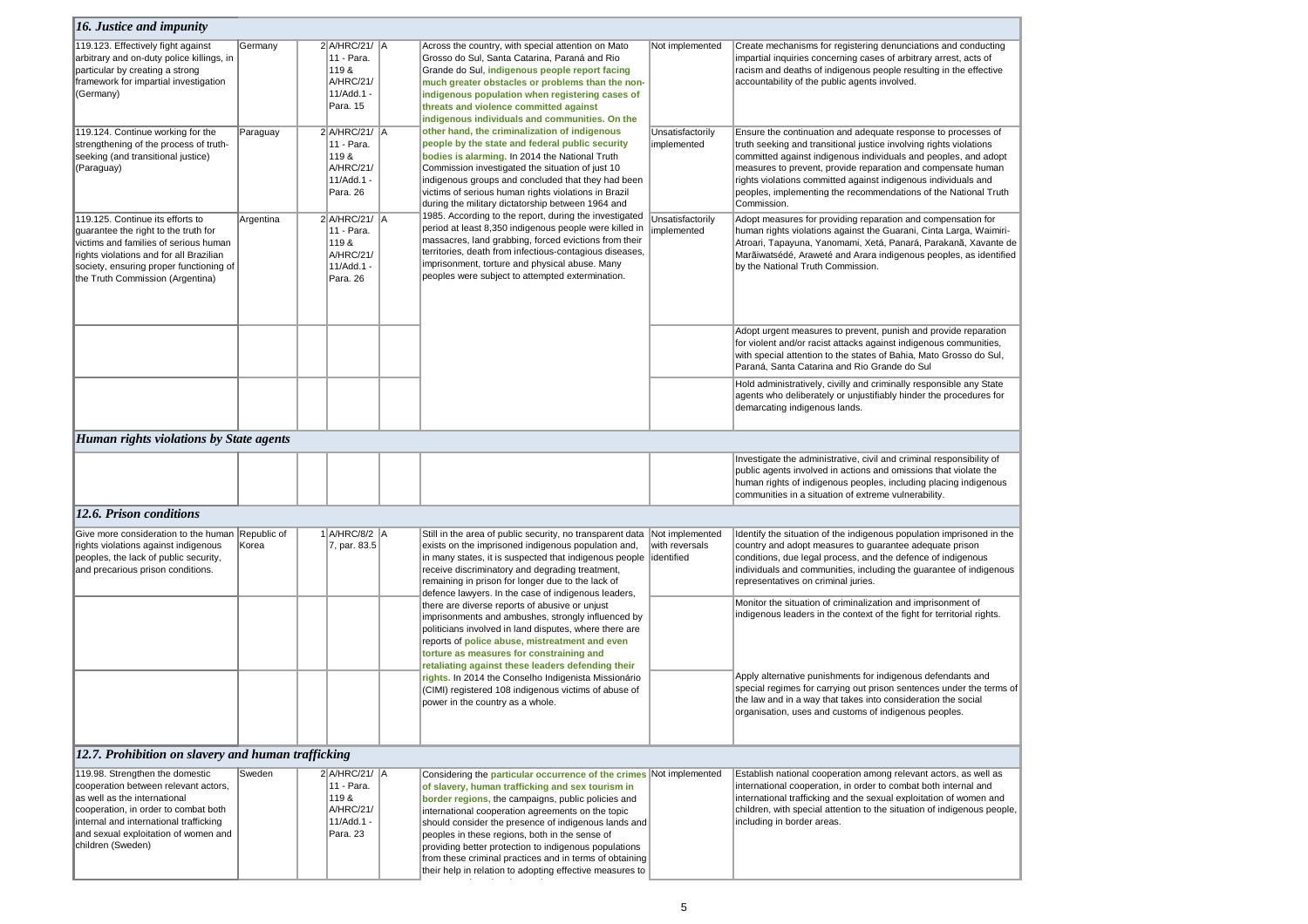| 119.119. Secure what is prescribed in Paraguay |             |                     |  |
|------------------------------------------------|-------------|---------------------|--|
| Article 149 of the Brazilian Penal             |             | A/HRC/21/           |  |
| Code, relating to the criminal                 |             | 11 - Para.          |  |
| prosecution of the crime of slavery            |             | 119 &               |  |
| (Paraguay)                                     |             | A/HRC/21/           |  |
|                                                |             | 11/Add.1 -          |  |
| 119.99. Adopt and implement, in                | Switzerland | $2$ $A/HRC/21/$ $A$ |  |
| accordance with relevant international         |             | ∥11 - Para.         |  |
| $\frac{1}{2}$                                  |             |                     |  |

| Investigate, punish and adopt campaigns to prevent cases and                                                                                                                                                                                              |  |
|-----------------------------------------------------------------------------------------------------------------------------------------------------------------------------------------------------------------------------------------------------------|--|
| situations of slavery practiced against indigenous people                                                                                                                                                                                                 |  |
| Create agencies or specific mechanisms in existing agencies to<br>monitor. prevent and combat work exploitation. sex tourism and the                                                                                                                      |  |
|                                                                                                                                                                                                                                                           |  |
| Facilitate access to the justice system for indigenous peoples in<br>defence of their individual and collective rights, adopting specific<br>measures for providing assistance in rural areas, including<br>guaranteeing the use of indigenous languages. |  |
| Ensure the activities of federal public defence lawyers to defend<br>indigenous peoples and communities, particularly to ensure due<br>legal process in criminal cases involving indigenous people.                                                       |  |
| Guarantee the availability of federal public defence lawyers to<br>reinforce the guarantees of due legal process for indigenous<br>peoples in court cases involving territorial rights and other human<br>rights.                                         |  |
| Assess the situation and adopt measures to guarantee access to<br>the justice system for indigenous peoples, promoting initiatives to<br>raise the awareness of legal practitioners concerning the<br>specificities of indigenous peoples.                |  |
| Democratize the judiciary, ensuring the access of indigenous<br>peoples to legal careers through affirmative actions.                                                                                                                                     |  |
| Revoke AGU Directive 303 and subsequent instructions and resume<br>the process of demarcating indigenous lands with due defence of<br>$L_{\text{L}}$ $\Gamma$ $\Gamma$ $\Gamma$ $\Gamma$ $\Gamma$ $\Gamma$ $\Gamma$<br>$\mathbf{r}_{-}$                   |  |
| Adopt measures to prevent the criminalization and imprisonment of<br>indigenous leaders.                                                                                                                                                                  |  |

> lement actions to prevent racist practices against indigenous peoples.

**Example 2** ortional procedures to guarantee the right pinion and expression of indigenous

| 119.112. Facilitate access to justice<br>through additional measures, which    | Morocco            | $2$ A/HRC/21/ $\parallel$ A<br>11 - Para. | As well as physical violence, indigenous peoples                                                            | Not implemented<br>with reversals | Facilitate access to the justice system for indigenous peoples in                                                                                                                        |
|--------------------------------------------------------------------------------|--------------------|-------------------------------------------|-------------------------------------------------------------------------------------------------------------|-----------------------------------|------------------------------------------------------------------------------------------------------------------------------------------------------------------------------------------|
| could reduce structural obstacles such                                         |                    | 119 &                                     | face numerous kinds of difficulties in terms of                                                             | lidentified                       | defence of their individual and collective rights, adopting specific<br>measures for providing assistance in rural areas, including                                                      |
| as the cost and the cumbersome                                                 |                    | A/HRC/21/                                 | access to the justice system in order to defend<br>their territorial rights, particularly after the issuing |                                   | guaranteeing the use of indigenous languages.                                                                                                                                            |
| nature of the procedures (Morocco)                                             |                    | 11/Add.1 -                                | of AGU Directive 303 in 2012, which limited full                                                            |                                   |                                                                                                                                                                                          |
|                                                                                |                    | Para. 15                                  |                                                                                                             |                                   |                                                                                                                                                                                          |
|                                                                                |                    |                                           | defence in court of indigenous rights and interests<br>by Specialized Federal Prosecutors. In fact over     |                                   |                                                                                                                                                                                          |
| 119.117. Increase the total number of                                          | <b>Netherlands</b> | $2$ A/HRC/21/ A                           | recent years there have been a rising number of                                                             | Not implemented                   | Ensure the activities of federal public defence lawyers to defend                                                                                                                        |
| Public Defenders and to secure a                                               |                    | 11 - Para.                                | cases of taking demarcation processes to court and                                                          |                                   | indigenous peoples and communities, particularly to ensure due                                                                                                                           |
| constant presence of Public                                                    |                    | 119&                                      | the legal delays combined with appeal decisions                                                             |                                   | legal process in criminal cases involving indigenous people.                                                                                                                             |
| Defenders in all detention institutions                                        |                    | A/HRC/21/                                 | unfavourable to indigenous peoples have prevented                                                           |                                   |                                                                                                                                                                                          |
| (Netherlands)                                                                  |                    | 11/Add.1 -                                | them for enjoying their basic rights. At the same time,                                                     |                                   |                                                                                                                                                                                          |
|                                                                                |                    | Para. 15                                  | it was noticeable during this same period that the                                                          |                                   |                                                                                                                                                                                          |
|                                                                                |                    |                                           | Judiciary used instruments like overturning                                                                 |                                   |                                                                                                                                                                                          |
| 119.118. Ensure the availability of                                            | Canada             | 2 A/HRC/21/ A                             | appeals that consolidate situations of human                                                                | Not implemented                   | Guarantee the availability of federal public defence lawyers to                                                                                                                          |
| public defenders in all detention                                              |                    | 11 - Para.                                | rights violations related to large-scale                                                                    |                                   | reinforce the guarantees of due legal process for indigenous                                                                                                                             |
| locations in order to enhance                                                  |                    | 119 &                                     | construction projects, thereby infringing basic                                                             |                                   | peoples in court cases involving territorial rights and other huma                                                                                                                       |
| guarantees of due process (Canada)                                             |                    | A/HRC/21/                                 | rights such as the right to free, prior and informed                                                        |                                   | rights.                                                                                                                                                                                  |
|                                                                                |                    | 11/Add.1 -                                | consultation.                                                                                               |                                   |                                                                                                                                                                                          |
|                                                                                |                    | Para. 15                                  |                                                                                                             |                                   |                                                                                                                                                                                          |
| 119.31. Pay particular attention to<br>seek even more effective results in the | Cape Verde         | 2 A/HRC/21/ A<br>11 - Para.               |                                                                                                             | Not implemented<br>with reversals | Assess the situation and adopt measures to guarantee access to<br>the justice system for indigenous peoples, promoting initiatives to                                                    |
| implementation of policies addressing                                          |                    | 119 &                                     |                                                                                                             | lidentified                       | raise the awareness of legal practitioners concerning the                                                                                                                                |
| the following issues: protection of the                                        |                    | <b>A/HRC/21/</b>                          |                                                                                                             |                                   | specificities of indigenous peoples.                                                                                                                                                     |
|                                                                                |                    |                                           |                                                                                                             |                                   |                                                                                                                                                                                          |
|                                                                                |                    |                                           |                                                                                                             |                                   | Democratize the judiciary, ensuring the access of indigenous<br>peoples to legal careers through affirmative actions.                                                                    |
|                                                                                |                    |                                           |                                                                                                             |                                   |                                                                                                                                                                                          |
|                                                                                |                    |                                           |                                                                                                             |                                   | Revoke AGU Directive 303 and subsequent instructions and rest                                                                                                                            |
|                                                                                |                    |                                           |                                                                                                             |                                   | the process of demarcating indigenous lands with due defence o<br>al<br>aliwa w <u>a wa wiadata daya FUTATA Da ƙasala wa ciki a shaƙa</u>                                                |
|                                                                                |                    |                                           |                                                                                                             |                                   | Adopt measures to prevent the criminalization and imprisonment                                                                                                                           |
|                                                                                |                    |                                           |                                                                                                             |                                   | indigenous leaders.                                                                                                                                                                      |
|                                                                                |                    |                                           |                                                                                                             |                                   | Revise the legislation supporting the use of resources like                                                                                                                              |
|                                                                                |                    |                                           |                                                                                                             |                                   | suspension of appeals and temporary protection orders that<br>compromise application of the right to consultation of indigenous<br>peoples in administrative decisions that affect them. |
|                                                                                |                    |                                           |                                                                                                             |                                   | Recognise, provide reparation and compensate violations of                                                                                                                               |
|                                                                                |                    |                                           |                                                                                                             |                                   | indigenous peoples' human rights arising from the action, delay of<br>astasta a al de a Odada - fa abraha a de a friadura arraba as astada al de                                         |
|                                                                                |                    |                                           |                                                                                                             |                                   | Recognise the systems of justice and conflict resolution of the<br>indigenous peoples themselves were these exist.                                                                       |

*15.1. Administration of and access to the justice system*

|  | The language documentation project run by the Indian    | Allocate resources to impl                               |
|--|---------------------------------------------------------|----------------------------------------------------------|
|  | Museum identified in 2014 that 30% of the more than     | and racial discrimination a                              |
|  | 180 indigenous languages may become extinct             |                                                          |
|  | <b>over the next 15 years.</b> The failure to guarantee |                                                          |
|  | bilingual education in indigenous schools, the          |                                                          |
|  | exploitation of the indigenous workforce and the        |                                                          |
|  | discriminatory treatment that indigenous people         | Establish timely and prope<br>to reply and freedom of op |
|  | receive in many states – being prohibited by public     | peoples in the media.                                    |
|  | authorities and even the police from speaking their     |                                                          |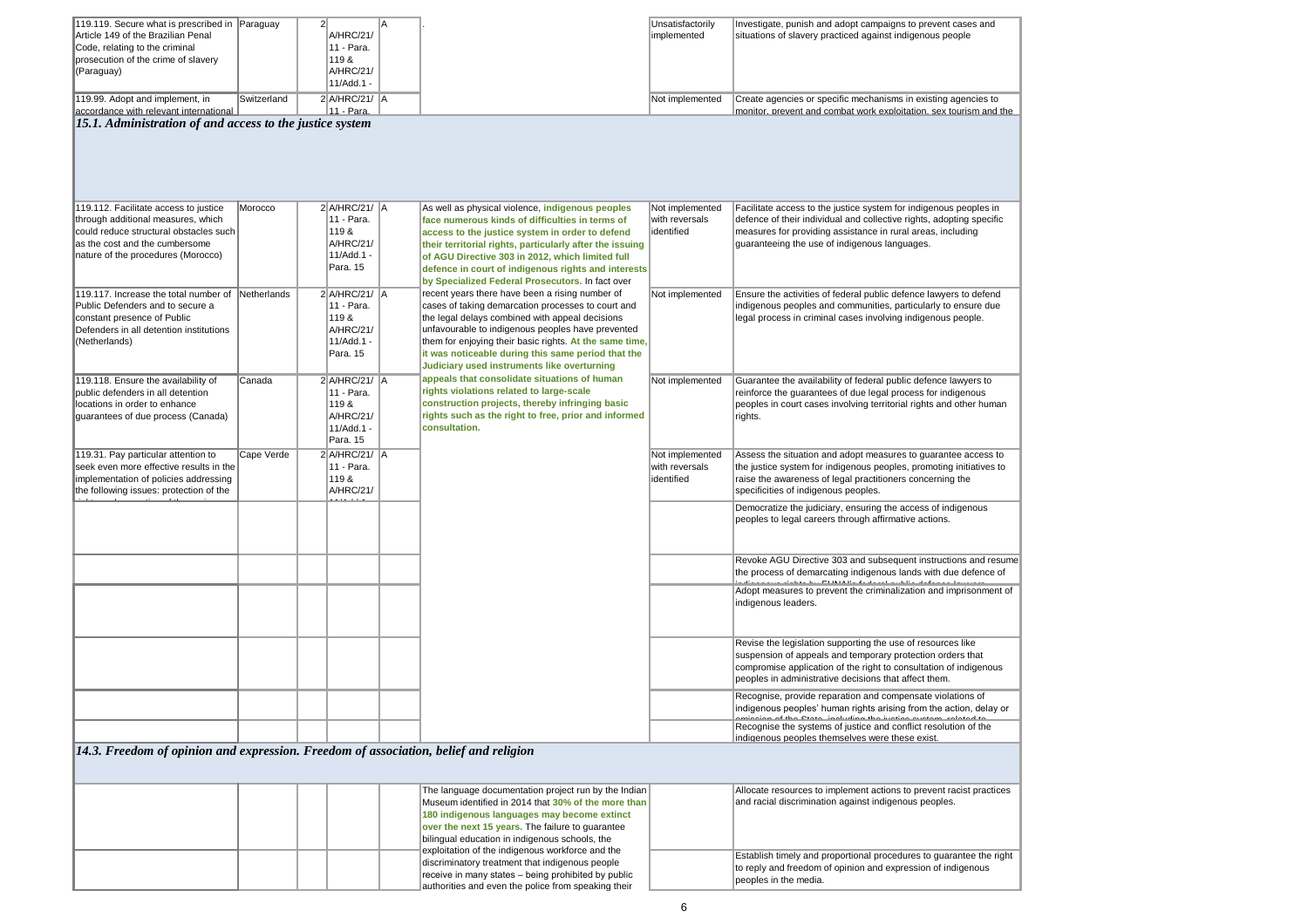|                                                                   | own languages – and the defamation of the image of<br>indigenous peoples in the media are all factors that<br>have contributed to this scenario of indigenous<br>language loss. Furthermore, racist and discriminatory<br>discourses by authorities and parliamentarians,<br>including under the protection of parliamentary                                                              | Guarantee the right to use<br>spaces as a form of freed                                                                                             |
|-------------------------------------------------------------------|-------------------------------------------------------------------------------------------------------------------------------------------------------------------------------------------------------------------------------------------------------------------------------------------------------------------------------------------------------------------------------------------|-----------------------------------------------------------------------------------------------------------------------------------------------------|
|                                                                   | immunity, have been directly affecting the right of<br>indigenous individuals and peoples to freedom and<br>freedom of opinion, expression and association. The<br>lack of access to and protection of indigenous lands<br>and natural resources needed for the spiritual,<br>religious and cultural practices of indigenous peoples<br>has marked the period under review, especially in | As well as expanding the<br>indigenous languages, de<br>strengthening and protect<br>of loss or extinction<br>Respect and protect the u<br>schools. |
|                                                                   | regions outside of Amazonia. This scenario has<br>negative effects on indigenous self-identity and on the<br>maintenance of other cultural manifestations such as                                                                                                                                                                                                                         | Guarantee the access of i<br>resources needed for the                                                                                               |
| 17 Rights related to identity nationality and civil documentation | songs and myths. Despite the alarming situation,<br>there is no structured public policy to combat racism                                                                                                                                                                                                                                                                                 | Demarcate and protect in<br>necessary to their spiritua                                                                                             |

| 119.48. Consider the possibility of<br>Implementing affirmative action<br>policies in order to achieve a larger<br>representation of women in the<br>executive, legislative and judiciary<br>branches (Ecuador) | Ecuador                       | $2$ $A/HRC/21/$ $A$<br>11 - Para.<br>119 &<br>A/HRC/21/<br>11/Add.1 -<br>Para. 19 | 30 years ago Brazil had one indigenous<br>representative in the National Congress and he<br>continues to be the only one. Without strong<br>support from political parties, indigenous candidates<br>fight to obtain representation in the legislature and<br>executive as a means to counter the anti-indigenous<br>ruralist lobby. However, the electoral dispute is highly<br>unequal and unfavourable for indigenous people.<br>Data from the Superior Electoral Court for 2014 show | Not implemented | Adopt affirmative action p<br>representation, including<br>legislature and judiciary a |
|-----------------------------------------------------------------------------------------------------------------------------------------------------------------------------------------------------------------|-------------------------------|-----------------------------------------------------------------------------------|------------------------------------------------------------------------------------------------------------------------------------------------------------------------------------------------------------------------------------------------------------------------------------------------------------------------------------------------------------------------------------------------------------------------------------------------------------------------------------------|-----------------|----------------------------------------------------------------------------------------|
|                                                                                                                                                                                                                 |                               |                                                                                   | that of the 25,366 listed to compete for the posts of<br>president, vice-president, governor, vice-governor,<br>senator, deputy senator, and federal and state<br>deputies, 55.03% declares themselves white and<br>0.0001                                                                                                                                                                                                                                                               |                 | Guarantee the effective p<br>indigenous peoples in the<br>consultation and decisior    |
| . . <del>.</del>                                                                                                                                                                                                | $\mathbf{r}$ . $\mathbf{r}$ . |                                                                                   |                                                                                                                                                                                                                                                                                                                                                                                                                                                                                          |                 |                                                                                        |

| 119.129. Regularly foster awareness    | Uruguay | $2$ $A/HRC/21/$ $A$ | In the period under evaluation a number of campaigns Unsatisfactorily |             | Continue the actions and  |
|----------------------------------------|---------|---------------------|-----------------------------------------------------------------------|-------------|---------------------------|
| on birth registration at national and  |         | 11 - Para.          | and volunteer rallies were organised by the Federal                   | implemented | documentation of indiger  |
| local levels, particularly through the |         | 119 &               | Government to deliver basic documentation to the                      |             | indigenous names accor    |
| organization of public campaigns to    |         | A/HRC/21/           | indigenous population. However <i>indigenous</i> people               |             |                           |
| highlight the importance of birth      |         | 11/Add.1 -          | still figure among the portions of the Brazilian                      |             |                           |
| registration (Uruguay)                 |         | Para. 24            | population with the greatest difficulty in accessing                  |             |                           |
|                                        |         |                     | birth registers and documentation and in many                         |             |                           |
|                                        |         |                     | municipalities face cases of racism and                               |             |                           |
|                                        |         |                     | discrimination due to the absence of civil                            |             |                           |
|                                        |         |                     | documents and when trying to access these                             |             |                           |
|                                        |         |                     | documents and having services denied in registry                      |             |                           |
|                                        |         |                     | offices. In Mato Grosso do Sul and the southern                       |             |                           |
|                                        |         |                     | region of Brazil in particular, members of the Guarani                |             |                           |
|                                        |         |                     | people are frequently called 'Paraguayans' by                         |             |                           |
|                                        |         |                     | authorities and the local non-indigenous population,                  |             | Guarantee the right to re |
|                                        |         |                     | denying their indigenous identity and Brazilian                       |             | in indigenous lands and   |
|                                        |         |                     | nationality in order to perpetuate the violation of their             |             | indigenous adults.        |
|                                        |         |                     | rights, particularly in relation to territorial rights.               |             |                           |

### *21. Economic, social and cultural rights*

| Continue the commitment to the                                                                                                                                          | ∥Ghana  | A/HRC/8/2 A                     | Under the argument that the demarcation of                                                                                                                                                                                                                                                    | Not implemented                                  | Demonstrate advances i                                              |
|-------------------------------------------------------------------------------------------------------------------------------------------------------------------------|---------|---------------------------------|-----------------------------------------------------------------------------------------------------------------------------------------------------------------------------------------------------------------------------------------------------------------------------------------------|--------------------------------------------------|---------------------------------------------------------------------|
| agrarian reform program                                                                                                                                                 |         | 7, par.<br>83.11                | indigenous lands harms small farmers, over the last 4<br>years we have seen the stagnation of indigenous land identified<br>demarcations, accompanied by the growth of<br>agribusiness driven by large producers with an<br>increase in land and income concentration in this                 | with reversals                                   | processes of indigenous<br>with special attention to<br>lof Brazil. |
| Develop agrarian reform at a quicker<br>rate through the implementation of<br>public policies to improve the living<br>conditions of Afrodescendents and<br>Iminorities | Nigeria | A/HRC/8/2 A<br>7, par.<br>83.12 | sector. Since 2012 there has been no significant<br>advance in agrarian reform measures and<br>territorial planning for the protection of<br>indigenous lands, especially outside Legal<br>Amazonia. At the same time there have been a<br>growing number of conflicts related to the overlap | Not implemented<br>with reversals<br>lidentified | Avoid overlaps between<br>lands in order to prevent                 |

*17. Rights related to identity, nationality and civil documentation*

#### *18. Right to participation in public life and the right to vote*

e indigenous languages in public or private dom of expression of indigenous peoples.

initiatives of recording and documenting evelop mechanisms and actions for ting indigenous languages against the risk

use of indigenous languages in indigenous

indigenous peoples to the natural spiritual, religious and cultural practices.

digenous lands and sacred places al. religious and cultural practices.

d policies to guarantee the right to basic nous people, guaranteeing the use of their rding to their customs and traditions.

egister the birth of indigenous children born I the belated registration of the birth of

policies to expand indigenous **indigenous women, in the executive,** at all government levels.

participation of the representatives of ne committee spaces for executive on making at all government levels.

in the agrarian reform program and the s land demarcation throughout the country, the Central South and Northeastern regions

agrarian reform settlements and indigenous t rural conflicts.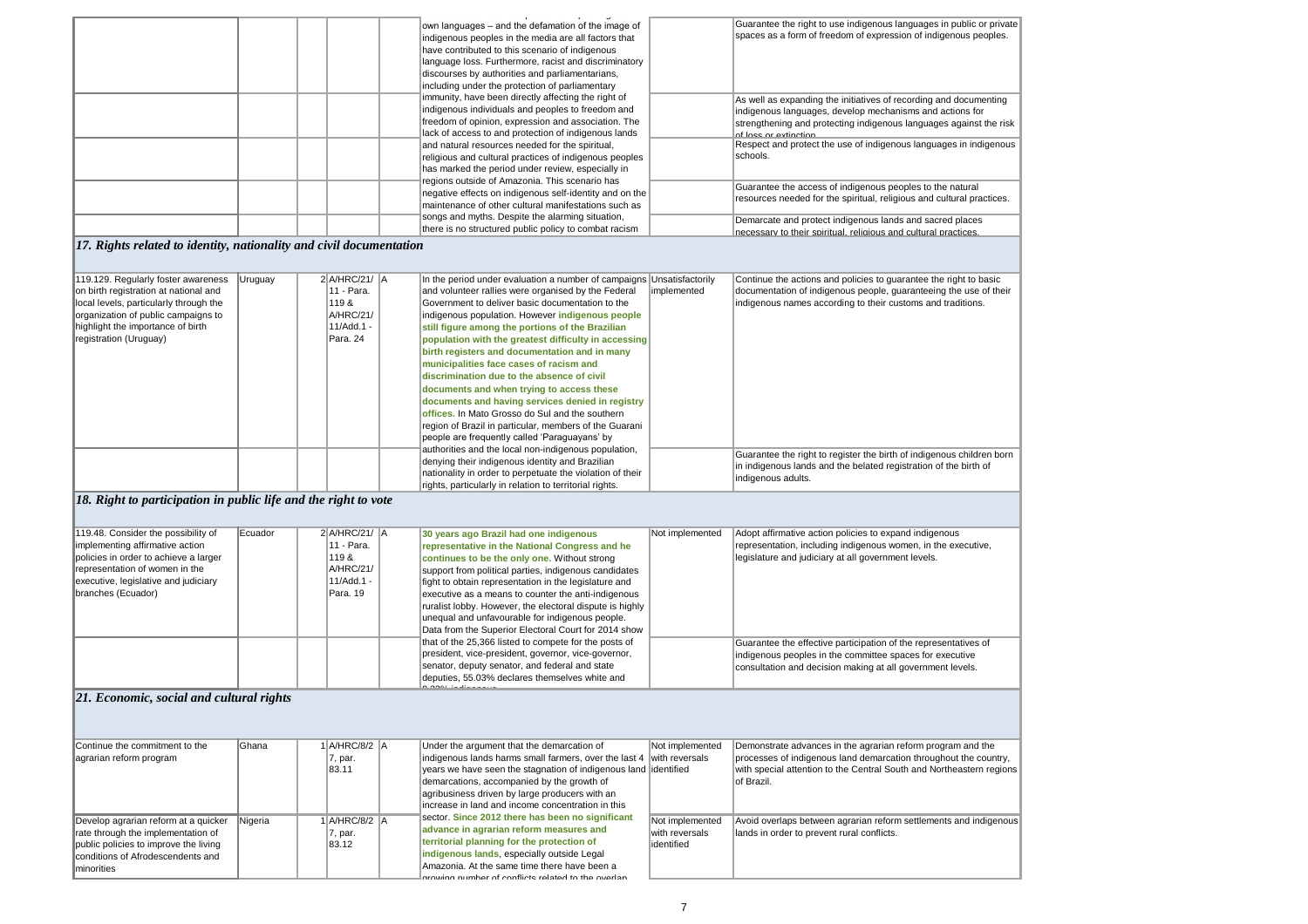| Coordinate the processes of recognising territorial rights and<br>demarcating indigenous lands, quilombola lands and those of<br>traditional communities to avoid rural conflicts.                                                                        |
|-----------------------------------------------------------------------------------------------------------------------------------------------------------------------------------------------------------------------------------------------------------|
| Guarantee the economic, social and cultural rights of indigenous<br>peoples through the implementation of public policies for territorial<br>protection and for the respect for and sociocultural and<br>environmental strengthening of indigenous lands. |
|                                                                                                                                                                                                                                                           |
| Apply socially and culturally adequate indicators to improve poverty<br>reduction policies targeted at indigenous peoples, guaranteeing<br>their access to indigenous lands and protecting them from<br>intimidation, threats, killings and evictions.    |
| Guarantee the cultural adaptation of social programs like the Bolsa<br>Família, working to include the participation of indigenous peoples<br>in their formulation, execution and evaluation.                                                             |
| Recognise and value indigenous ways of life when designing social<br>inclusion programs.                                                                                                                                                                  |
| Continue the efforts to demarcate indigenous lands and eliminate<br>the vulnerabilities of the indigenous population living in extreme<br>poverty.                                                                                                        |
|                                                                                                                                                                                                                                                           |
| Adopt urgent measures to ensure the food security of indigenous<br>peoples with particular attention to cases of food insecurity caused<br>by the State's failure to demarcate indigenous lands.                                                          |
| Adopt urgent measures to guarantee the food security of indigenous<br>peoples in demarcated lands lacking adequate conditions for their<br>physical and cultural sustenance.                                                                              |
| Adopt urgent measures to guarantee the food security of indigenous<br>peoples affected by the expansion of monocrops around indigenous<br>lands, including the toxification of waters, soil and air.                                                      |
| Reduce rates of indigenous infant mortality and malnutrition and the<br>disparity in rates between the indigenous and non-indigenous<br>population.                                                                                                       |
| Guarantee the right to culturally adequate housing for the                                                                                                                                                                                                |
| indigenous population living in urban areas and guarantee that<br>urban social housing programs include the specificities of<br>indigenous neoples                                                                                                        |

| 119.141. Improve the struggle against Belgium<br>poverty, improve the fate of individuals<br>and communities fighting for access to<br>land in rural zones, and protect them<br>against evictions, intimidations,<br>threats and killings (Belgium)<br>119.132. Continue efforts to reduce<br>poverty and increase, if possible, the<br>necessary resources for current<br>programmes, such as the 'Bolsa<br>Família' (Family Allowance) (Greece) | Greece  | $2$ $A/HRC/21/$ $A$<br>11 - Para.<br>119&<br>A/HRC/21/<br>11/Add.1 -<br>Para. 7<br>$2$ A/HRC/21/ $A$<br>11 - Para.<br>119&<br>A/HRC/21/<br>11/Add.1 -<br>Para. 7 | Despite making progress in reducing poverty,<br>especially through income transfer programs, Brazil<br>has not advanced in terms of identifying and<br>catering for indigenous specificities, especially<br>those of the populations living in more remote or<br>inaccessible areas and those awaiting land<br>demarcation processes. Without proper discussion<br>of the concept of poverty in the context of indigenous<br>peoples and lands, we can perceive an increase in<br>the devaluation of distinctive ways of life and models<br>of social organisation and self-sustaining production,<br>as in the case of indigenous and traditional peoples.<br>Over recent years problems were identified both in<br>relation to the conditions for indigenous people to<br>access these programs and social benefits, and in<br>relation to the negative impact of the same on<br>some indigenous communities. The rapid inclusion<br>of communities in consumer and debt relations<br>without the necessary prior information or concern to<br>respect the autonomy of indigenous peoples in their<br>lands requires special attention from the State to<br>guarantee their rights. | Not implemented<br>with reversals<br>identified<br>Partially<br>implemented | Apply socially and culturally adequate indicat<br>reduction policies targeted at indigenous peo<br>their access to indigenous lands and protectir<br>intimidation, threats, killings and evictions.<br>Guarantee the cultural adaptation of social pr<br>Família, working to include the participation o<br>in their formulation, execution and evaluation.<br>Recognise and value indigenous ways of life<br>inclusion programs. |
|---------------------------------------------------------------------------------------------------------------------------------------------------------------------------------------------------------------------------------------------------------------------------------------------------------------------------------------------------------------------------------------------------------------------------------------------------|---------|------------------------------------------------------------------------------------------------------------------------------------------------------------------|---------------------------------------------------------------------------------------------------------------------------------------------------------------------------------------------------------------------------------------------------------------------------------------------------------------------------------------------------------------------------------------------------------------------------------------------------------------------------------------------------------------------------------------------------------------------------------------------------------------------------------------------------------------------------------------------------------------------------------------------------------------------------------------------------------------------------------------------------------------------------------------------------------------------------------------------------------------------------------------------------------------------------------------------------------------------------------------------------------------------------------------------------------------------------------------|-----------------------------------------------------------------------------|-----------------------------------------------------------------------------------------------------------------------------------------------------------------------------------------------------------------------------------------------------------------------------------------------------------------------------------------------------------------------------------------------------------------------------------|
| 119.32. Continue in its effort to<br>eliminate extreme poverty and include<br>in its social policies those who are<br>most vulnerable, especially women,<br>children, Afrodescendents, indigenous<br>peoples, the elderly and persons with<br>disabilities (Ecuador)                                                                                                                                                                              | Ecuador | $2$ A/HRC/21/ $\parallel$ A<br>11 - Para.<br>119&<br>A/HRC/21/<br>11/Add.1 -<br>Para. 7                                                                          |                                                                                                                                                                                                                                                                                                                                                                                                                                                                                                                                                                                                                                                                                                                                                                                                                                                                                                                                                                                                                                                                                                                                                                                       | Not implemented<br>with reversals<br>lidentified                            | Continue the efforts to demarcate indigenous<br>the vulnerabilities of the indigenous populatio<br>poverty.                                                                                                                                                                                                                                                                                                                       |

|  |  | Al AMITA TRITING A CONTINUES TRIANGLY TO THE CARDINAL<br>between agrarian reform settlements and indigenous<br>territories. With the support of ruralist politicians, this<br>dispute for land has become violent, affecting<br>indigenous peoples especially. | Coordinate the processes of recognising territory<br>demarcating indigenous lands, quilombola lan<br>traditional communities to avoid rural conflicts.                                                |
|--|--|----------------------------------------------------------------------------------------------------------------------------------------------------------------------------------------------------------------------------------------------------------------|-------------------------------------------------------------------------------------------------------------------------------------------------------------------------------------------------------|
|  |  |                                                                                                                                                                                                                                                                | Guarantee the economic, social and cultural ri<br>peoples through the implementation of public p<br>protection and for the respect for and sociocult<br>environmental strengthening of indigenous lan |

| Although Brazil's pioneering role in<br>the production of biofuels based on<br>agricultural produce not destined for<br>food consumption should be praised, | Algeria | 1A/HRC/8/2<br>$ 7$ , par.<br>83.13        | The lack of access of indigenous peoples to their<br>traditional lands and to the natural resources existing<br>in them, exacerbated by the paralysation of<br>demarcation processes, especially after 2012, has<br>directly impacted the food and habitational situation of<br>indigenous peoples. Without the guaranteed<br>protection of their lands, indigenous peoples are<br>unable to plant or produce to ensure adequate | Not implemented<br>with reversals<br>identified  | Adopt urgent measures to ensure<br>peoples with particular attention t<br>by the State's failure to demarcate<br>Adopt urgent measures to guarar<br>peoples in demarcated lands lack<br>physical and cultural sustenance. |
|-------------------------------------------------------------------------------------------------------------------------------------------------------------|---------|-------------------------------------------|----------------------------------------------------------------------------------------------------------------------------------------------------------------------------------------------------------------------------------------------------------------------------------------------------------------------------------------------------------------------------------------------------------------------------------|--------------------------------------------------|---------------------------------------------------------------------------------------------------------------------------------------------------------------------------------------------------------------------------|
| 119.147. Reduce infant mortality rates Chile<br>and malnutrition in children (Chile)                                                                        |         | $2$ $A/HRC/21/$ $A$<br>11 - Para.<br>119& | food and housing conditions. This is why, despite<br>the global improvement in health conditions in<br>Brazil, a specific study has identified the alarming<br>disparity between the infant mortality and<br>malnutrition rates among indigenous and non-<br>indigenous populations. For example, for every 1000<br>live births in Yanomami or Xavante communities, 141<br>children do not survive until the age of five.        | Not implemented<br>with reversals<br>lidentified | Adopt urgent measures to guarar<br>peoples affected by the expansio<br>lands, including the toxification of<br>Reduce rates of indigenous infan<br>disparity in rates between the ind<br>population.                      |
|                                                                                                                                                             |         | A/HRC/21/<br>11/Add.1 -<br>Para. 27       |                                                                                                                                                                                                                                                                                                                                                                                                                                  |                                                  | Guarantee the right to culturally a<br>indigenous population living in ur<br>urban social housing programs in<br>indigenous peoples.                                                                                      |

## *22.1. Right to an adequate standard of living*

# *22.2. Right to adequate food and housing*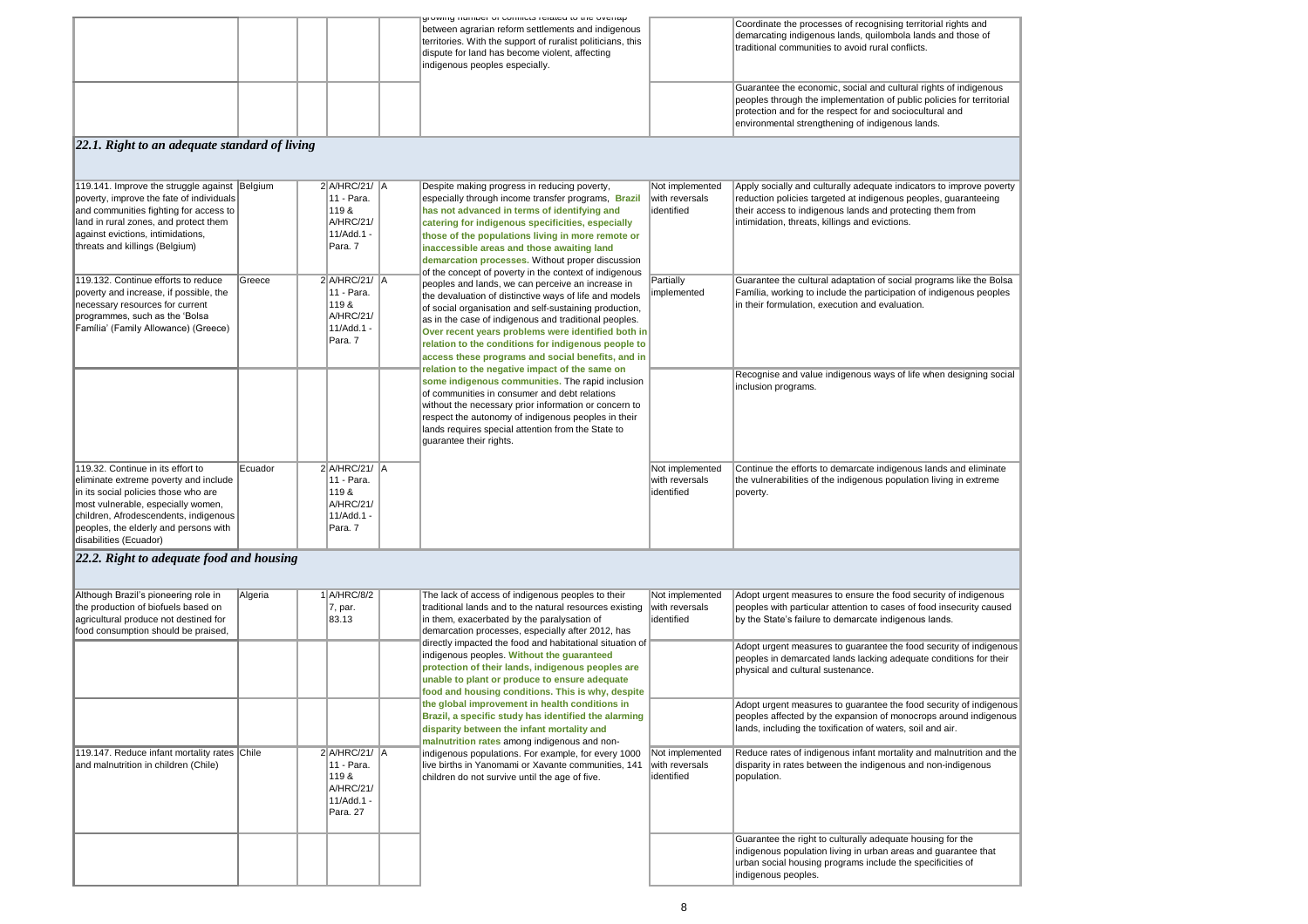| 119.148. Continue its efforts to<br>guarantee free and quality health<br>services (Cuba)<br>119.151. Reduce maternal, child and<br>infant morbidity and mortality by | Cuba<br>Holy See | $\overline{2}$<br>A/HRC/21/<br>11 - Para.<br>119&<br>A/HRC/21/<br>11/Add.1 -<br>2 A/HRC/21/ A<br>11 - Para. | A | Despite making progress with the creation of a<br>subsystem of care for Indigenous Health, over the with reversals<br>last 4 years indigenous peoples have denounced<br>diverse cases of irregularities found in healthcare<br>services and are concerned by the serious threat<br>of reversals caused by the potential privatization<br>or municipalisation of this service. In fact, most of<br>the criticism is focused on the obstacles to effective | Not implemented<br>lidentified<br>Not implemented<br>with reversals | Guarantee effective health<br>specific and differentiated<br>Indigenous Healthcare sub<br>of Indigenous Health and t<br>medium and high complexi<br>expand the coverage of va<br>Reduce infant and materia<br>and childbirth care measur |
|----------------------------------------------------------------------------------------------------------------------------------------------------------------------|------------------|-------------------------------------------------------------------------------------------------------------|---|----------------------------------------------------------------------------------------------------------------------------------------------------------------------------------------------------------------------------------------------------------------------------------------------------------------------------------------------------------------------------------------------------------------------------------------------------------|---------------------------------------------------------------------|------------------------------------------------------------------------------------------------------------------------------------------------------------------------------------------------------------------------------------------|
| promoting effective assistance<br>measures during pregnancy and at the<br>moment of birth (Holy See)                                                                 |                  | 119&<br>A/HRC/21/<br>11/Add.1 -<br>Para. 7                                                                  |   | indigenous participation in the management and<br>public oversight of healthcare, which lead to situations<br>such as the lack of care, negligence and misuse of<br>public resources and the deterioration in indigenous                                                                                                                                                                                                                                 | lidentified                                                         | adequate to indigenous wo<br>sections.                                                                                                                                                                                                   |
|                                                                                                                                                                      |                  |                                                                                                             |   | healthcare. The period under evaluation showed how<br>the State's neglect of indigenous peoples' right to<br>health is worsened in contexts involving large-scale<br>construction projects that fail to comply with the<br>conditions established to respect the rights of<br>indigenous peoples, as in the case of the Belo Monte                                                                                                                       |                                                                     | Demonstrate progress in re<br>incorporating the traditiona<br>peoples in the medical and<br>the implementation of basi<br>into account the cultural sp                                                                                   |
|                                                                                                                                                                      |                  |                                                                                                             |   | Dam. The period was also marked by the urgent<br>attention given to the health situation of isolated and<br>recently contacted indigenous peoples.                                                                                                                                                                                                                                                                                                       |                                                                     | Develop a specific healthc<br>taking into account the cul                                                                                                                                                                                |
|                                                                                                                                                                      |                  |                                                                                                             |   |                                                                                                                                                                                                                                                                                                                                                                                                                                                          |                                                                     | Strengthen the Special Off<br>measures to ensure auton<br>public oversight mechanis<br>narty nolitical interference                                                                                                                      |
|                                                                                                                                                                      |                  |                                                                                                             |   |                                                                                                                                                                                                                                                                                                                                                                                                                                                          |                                                                     | Guarantee access to healt<br>in their territories, irrespec                                                                                                                                                                              |
|                                                                                                                                                                      |                  |                                                                                                             |   |                                                                                                                                                                                                                                                                                                                                                                                                                                                          |                                                                     | Adopt programs to train in<br>order to work in their own t                                                                                                                                                                               |

| 119.160. Continue its educational      | Ilran | $2$ $A/HRC/21/$ $A$ | Despite the constitutional provision of the right to       | Not implemented | Respect the ways of life   |
|----------------------------------------|-------|---------------------|------------------------------------------------------------|-----------------|----------------------------|
| strategies to ensure that all children |       | 11 - Para.          | bilingual education in indigenous schools, only            | with reversals  | indigenous peoples.        |
| enrol in school and receive a quality  |       | 119 &               | around 30% of indigenous schools use indigenous identified |                 |                            |
| basic education (Iran)                 |       | A/HRC/21/           | languages in teaching. Over the last 4 years there         |                 |                            |
|                                        |       | 11/Add.1 -          | has been a perceptible deterioration in the                |                 |                            |
|                                        |       | Para. 27            | initiatives targeted specifically at indigenous            |                 |                            |
|                                        |       |                     | school education and there are denunciations that in       |                 |                            |
|                                        |       |                     | many municipalities the resources allocated to             |                 | Guarantee compliance v     |
|                                        |       |                     | indigenous school education are sent back while            |                 | school education throug    |
|                                        |       |                     | students and teachers in indigenous schools face           |                 | ethnoeducational territor  |
|                                        |       |                     | difficulties due to precarious levels of support. The      |                 | resources invested in ind  |
|                                        |       |                     | training and hiring of indigenous teachers continues       |                 | indigenous teachers thro   |
|                                        |       |                     | to be a challenge in terms of guaranteeing high-           |                 |                            |
|                                        |       |                     | quality and specific teaching for indigenous peoples.      |                 | Adopt administrative and   |
|                                        |       |                     | Data from the MEC School Census indicates that just        |                 | rights and wage isonomy    |
|                                        |       |                     | 20% of indigenous teachers are fully and permanently       |                 |                            |
|                                        |       |                     | employed, while the remainder are on provisional and       |                 |                            |
|                                        |       |                     | temporary contracts with precarious labour conditions      |                 | Demonstrate progress in    |
|                                        |       |                     | and unequal pay. The implantation of                       |                 | secondary education in i   |
|                                        |       |                     | Ethnoeducational Territories as a new management           |                 |                            |
|                                        |       |                     | model for supplying indigenous school education is         |                 |                            |
|                                        |       |                     | paralysed, hampering the quality of the education          |                 | Demonstrate progress in    |
|                                        |       |                     | provided in villages.                                      |                 | and publishing bilingual   |
|                                        |       |                     |                                                            |                 | cultures and traditional k |
|                                        |       |                     |                                                            |                 |                            |

#### *25. Right to education*

|  |  |  | Guarantee adequate hous       |
|--|--|--|-------------------------------|
|  |  |  | special attention to the site |
|  |  |  | communities living in enca    |
|  |  |  | لمقصصا                        |
|  |  |  | Speed up the indigenous       |
|  |  |  | communities that are living   |
|  |  |  | of access to adequate hou     |
|  |  |  |                               |

#### *24. Right to health*

sing conditions for indigenous peoples with tuation of vulnerability of indigenous ampments waiting for demarcation of their

land demarcation processes of ig in vulnerable situations due to the lack using.

thcare services that are free, high-quality, d for indigenous peoples through the ubsystem, strengthening the Special Office the National Health System to provide exity care to indigenous peoples and vaccines in the indigenous population.

ial mortality rates by promoting prenatal ures that are socially and culturally women, without imposing caesarean

relation to recognising, valorising and ial practices and knowledge of indigenous nd healthcare processes and advance in sic sanitation in indigenous lands, taking specificities of the peoples concerned.

care program for indigenous women, ultural specificities.

ffice of Indigenous Health and adopt momous indigenous participation in the ism for indigenous health policies without

Ithcare for indigenous people in cities and ective of their present land situation.

ndigenous people in health sciences in of territories.

and the political-pedagogical projects of

with the national legislation for indigenous th the effective implementation of the ries, monitoring and public oversight of the digenous school education, and hiring ough special public service entrance exams.

d legislative measures to ensure labour y for indigenous teachers.

The offer of bilingual and intercultural indigenous village schools.

n the programs and projects for producing textbooks, valorising the languages, knowledge of indigenous peoples.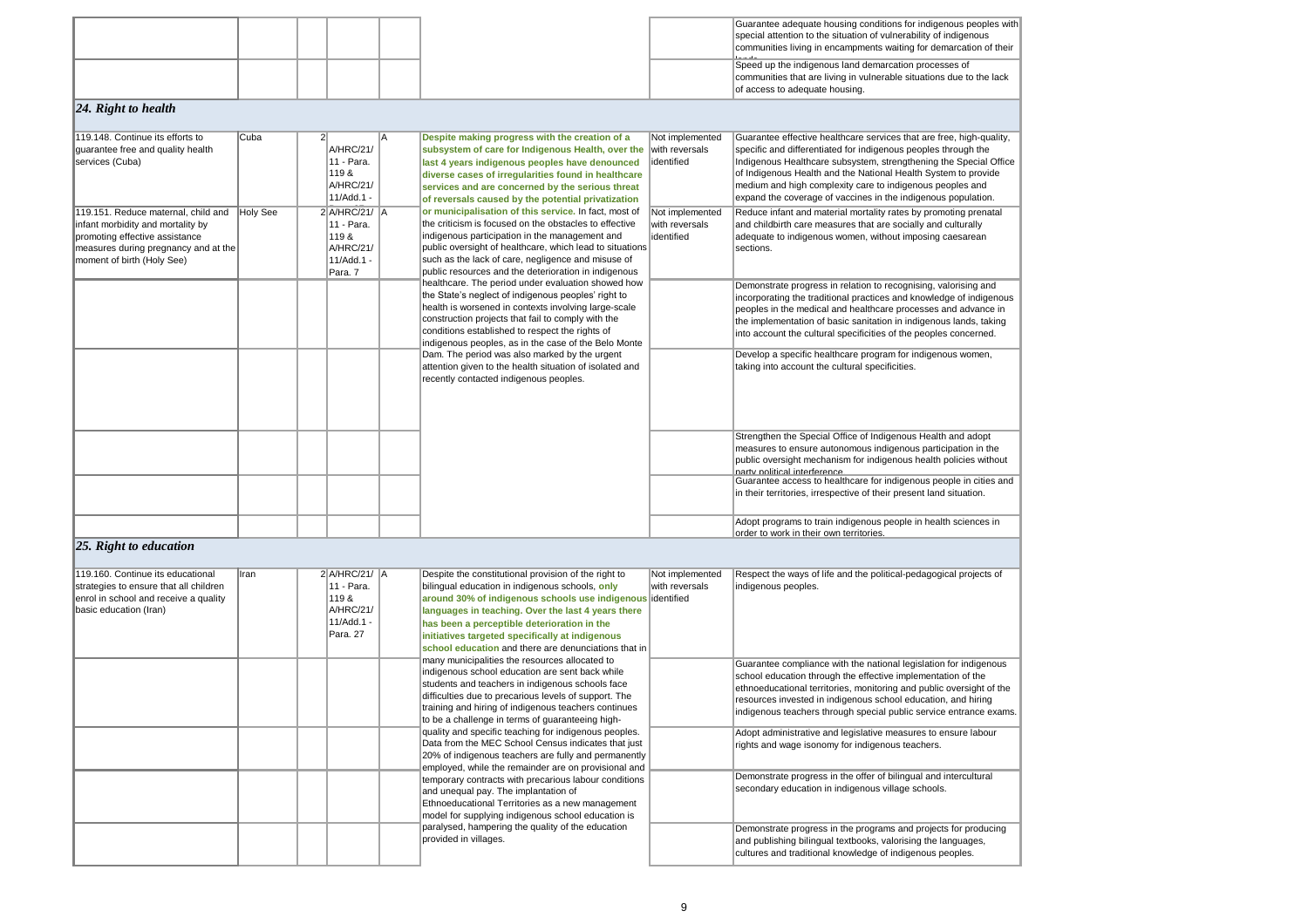| Adopt urgent measures to provide and improve the physical |
|-----------------------------------------------------------|
| infrastructure of schools in indigenous villages.         |

measures to eliminate violence and digenous women, particularly in the context rights, as well as the large-scale t affect their territories.

hism to receive denunciations and adopt ent, investigate and reverse cases of racial nce practiced against indigenous peoples.

ote the access of indigenous peoples, omen, to healthcare, education, nd social welfare services.

s and national plans focus on the us children and adolescents so as to avoid and prejudices against indigenous peoples, ct their rights and respect the distinct forms indigenous peoples.

ndigenous children from their families and al, ethnic and socioeconomic discrimination.

|                                                                                                                                                                                                                                                                              |                 |                                                                                          |  |                                                                                                                                                                                                                                                                                                                                                                                                                                                                                                                                                                                                                                                                                                                                                                                                                                                                                                                                                                                                                                                                                                                                                                                                                                                                                                            |                                                  | Adopt urgent measures to provide and improve<br>infrastructure of schools in indigenous villages.                                                                                                                                                          |
|------------------------------------------------------------------------------------------------------------------------------------------------------------------------------------------------------------------------------------------------------------------------------|-----------------|------------------------------------------------------------------------------------------|--|------------------------------------------------------------------------------------------------------------------------------------------------------------------------------------------------------------------------------------------------------------------------------------------------------------------------------------------------------------------------------------------------------------------------------------------------------------------------------------------------------------------------------------------------------------------------------------------------------------------------------------------------------------------------------------------------------------------------------------------------------------------------------------------------------------------------------------------------------------------------------------------------------------------------------------------------------------------------------------------------------------------------------------------------------------------------------------------------------------------------------------------------------------------------------------------------------------------------------------------------------------------------------------------------------------|--------------------------------------------------|------------------------------------------------------------------------------------------------------------------------------------------------------------------------------------------------------------------------------------------------------------|
| [29. Discrimination and violence against women                                                                                                                                                                                                                               |                 |                                                                                          |  |                                                                                                                                                                                                                                                                                                                                                                                                                                                                                                                                                                                                                                                                                                                                                                                                                                                                                                                                                                                                                                                                                                                                                                                                                                                                                                            |                                                  |                                                                                                                                                                                                                                                            |
| 119.92. Continue fighting violence<br>against women (Senegal)                                                                                                                                                                                                                | Senegal         | $2$ $A/HRC/21/$ $A$<br>11, par.<br>119.92                                                |  | Associated with the demand for recognition of the<br>territorial rights of indigenous peoples and the<br>increase in discrimination and violence against<br>them, over recent years we can perceive a<br>worsening too of cases of violence against<br>indigenous women, including sexual violence.<br>However, the national policies for combating<br>discrimination and violence against women have been<br>unable to confront the issue with attention to the<br>specificities of the contexts of indigenous peoples and<br>the tendency is for the situation to worsen with the<br>reduction in the status of the body responsible for<br>coordinating policies for women and the destructuring<br>of the indigenist agency (FUNAI).                                                                                                                                                                                                                                                                                                                                                                                                                                                                                                                                                                   | Not implemented<br>with reversals<br>lidentified | Adopt legal and practical measures to eliminate<br>discrimination against indigenous women, parti<br>of the fight for territorial rights, as well as the la<br>construction projects that affect their territories                                         |
| 119.138. Continue to address the<br>grievance of and empower vulnerable<br>groups - particularly women, children,<br>indigenous people, and people of<br>African descent - by reducing urban-<br>rural discrepancies and promoting<br>equal access to opportunities for all, | Thailand        | 2 A/HRC/21/ A<br>11 - Para.<br>119 &<br>A/HRC/21/<br>11/Add.1 -<br>Para. 19              |  |                                                                                                                                                                                                                                                                                                                                                                                                                                                                                                                                                                                                                                                                                                                                                                                                                                                                                                                                                                                                                                                                                                                                                                                                                                                                                                            | Not implemented<br>with reversals<br>lidentified | Adopt a specific mechanism to receive denunc<br>rapid measures to prevent, investigate and reve<br>discrimination and violence practiced against ir                                                                                                        |
| 119.96. Take legal and practical<br>measures to eliminate violence and<br>discrimination against women<br>particularly in the rural and remote<br>areas of Brazil (Iran)                                                                                                     | Iran            | 2 A/HRC/21/ A<br>11 - Para.<br>119 &<br><b>A/HRC/21/</b><br>11/Add.1 -<br>Para. 19       |  |                                                                                                                                                                                                                                                                                                                                                                                                                                                                                                                                                                                                                                                                                                                                                                                                                                                                                                                                                                                                                                                                                                                                                                                                                                                                                                            | Not implemented<br>with reversals<br>identified  | Ensure policies to promote the access of indige<br>especially indigenous women, to healthcare, eq<br>employment, housing and social welfare servic                                                                                                         |
| Children's rights                                                                                                                                                                                                                                                            |                 |                                                                                          |  |                                                                                                                                                                                                                                                                                                                                                                                                                                                                                                                                                                                                                                                                                                                                                                                                                                                                                                                                                                                                                                                                                                                                                                                                                                                                                                            |                                                  |                                                                                                                                                                                                                                                            |
| 119.33. Continue advancing in the<br>creation of the National Plan for<br>Infancy and Adolescence (Colombia)                                                                                                                                                                 | Colombia        | $2$ $A/HRC/21/$ $A$<br>11 - Para.<br>119 &<br><b>A/HRC/21/</b><br>11/Add.1 -<br>Para. 24 |  | In the last few years there has been evidence of<br>cases of racism and discrimination by institutions<br>lacking the necessary preparation for intercultural<br>actions, especially in relation to the indigenous<br>presence in cities and the protection of children and<br>adolescents and their rights to family and community<br>life. In states like those of the southern region,<br>indigenous peoples have reported cases of<br>violence by individuals and the forced removal of<br>indigenous children by fundamentalist religions<br>entities, custody councils and judges, at the same<br>time as local councils and trade associations are<br>acting to restrict the indigenous presence,<br>especially in relation to the sale of craftwork,<br>preventing access to adequate conditions of<br>transit or stay in these localities. In 2015 an<br>indigenous child's neck was sliced while in the<br>mother's arms as they were travelling through a<br>municipality in Santa Catarina to sell craftwork,<br>sleeping in the coach station. The removal of<br>indigenous children from their families is also related<br>to the contexts of territorial dispute, such as the case<br>of Mato Grosso do Sul, and human trafficking in the<br>case of more remote regions of Amazonas state. | Not implemented                                  | Guarantee public policies and national plans fo<br>specificities of indigenous children and adoles<br>reinforcing stereotypes and prejudices against<br>working instead to protect their rights and respe<br>of social organisation of indigenous peoples. |
| 119.104. Continue with its efforts to<br>eradicate child labour with a particular<br>focus on children in highly vulnerable<br>situations (Singapore)                                                                                                                        | Singapore       | 2 A/HRC/21/ A<br>11 - Para.<br>119 &<br><b>A/HRC/21/</b><br>11/Add.1 -<br>Para. 24       |  |                                                                                                                                                                                                                                                                                                                                                                                                                                                                                                                                                                                                                                                                                                                                                                                                                                                                                                                                                                                                                                                                                                                                                                                                                                                                                                            | Not implemented<br>with reversals<br>identified  |                                                                                                                                                                                                                                                            |
| 119.109. Improve the protection of<br>children by fighting against child<br>labour, providing for children living in<br>the streets and ensuring education for<br>them (Holy See)                                                                                            | <b>Holy See</b> | $2$ A/HRC/21/<br>11, par.<br>119.10                                                      |  |                                                                                                                                                                                                                                                                                                                                                                                                                                                                                                                                                                                                                                                                                                                                                                                                                                                                                                                                                                                                                                                                                                                                                                                                                                                                                                            | Not implemented                                  | Prevent the removal of indigenous children fror<br>communities due to racial, ethnic and socioeco                                                                                                                                                          |

#### *33. Rights of Indigenous Peoples*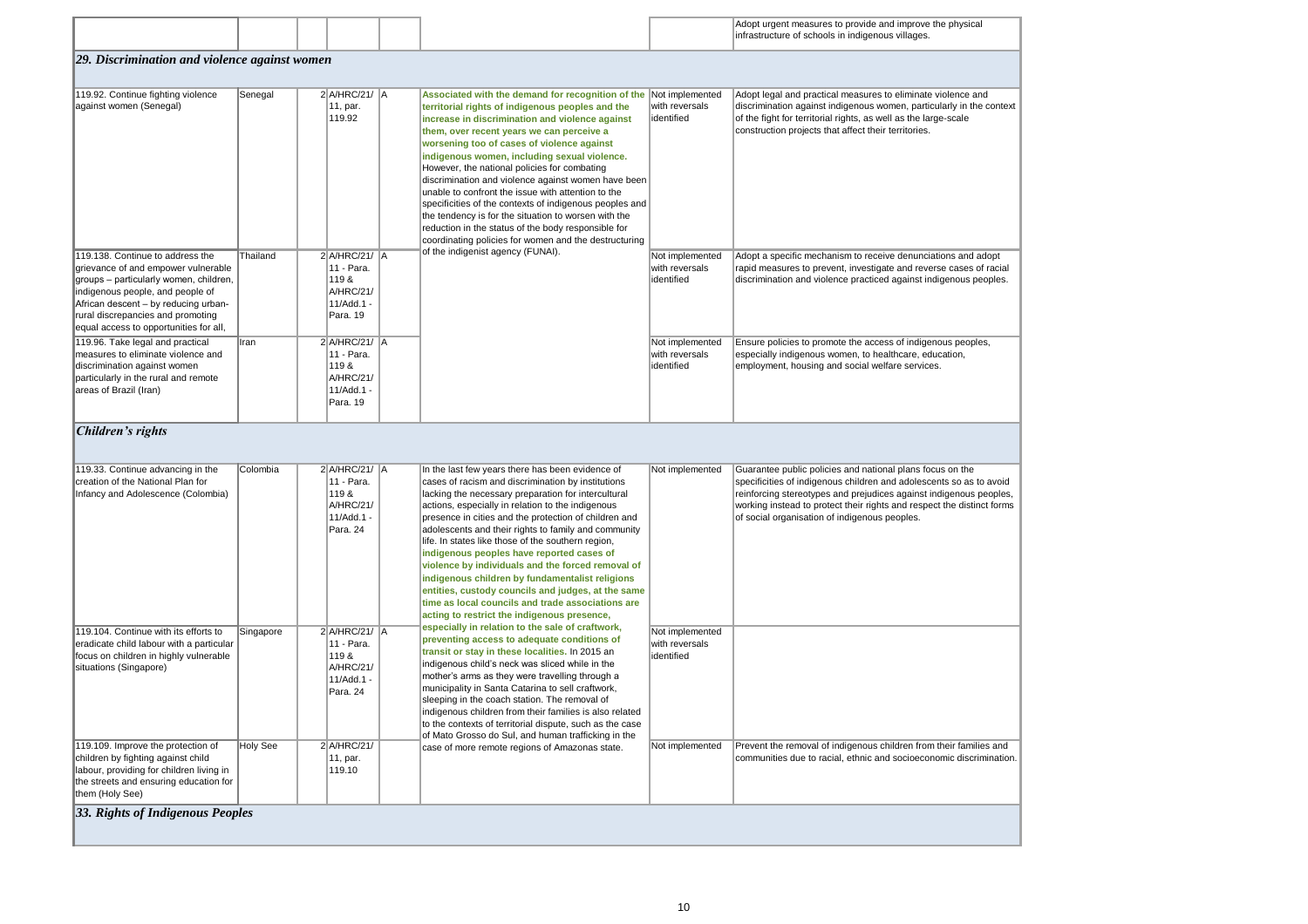| 119.163. Further entrench in standard Netherlands |              | 2 A/HRC/21/ A               | Despite the commitments assumed internationally in        | Not implemented | Establish the procedures    |
|---------------------------------------------------|--------------|-----------------------------|-----------------------------------------------------------|-----------------|-----------------------------|
| administrative procedures the right of            |              | 11 - Para.                  | voluntary form                                            | with reversals  | guarantee the implemen      |
| indigenous peoples to be consulted, in            |              | 119 &                       |                                                           | identified      | indigenous peoples to be    |
| accordance with ILO Convention 169                |              | A/HRC/21/                   |                                                           |                 | Convention 169.             |
| (Netherlands)                                     |              | 11/Add.1 -                  |                                                           |                 |                             |
|                                                   |              | Para. 21                    |                                                           |                 |                             |
| 119.164. Ensure the rights of                     | Norway       | $2$ A/HRC/21/ $\parallel$ A | (UN Declaration on the Rights of Indigenous Peoples,      | Not implemented | Guarantee the protectior    |
| indigenous peoples, in particular the             |              | 11 - Para.                  | ILO Convention 169, OAS Declaration on the Rights         | with reversals  | especially in relation to t |
| rights to traditional lands, territories          |              | 119 &                       | of Indigenous Peoples), the Brazilian State continues     | identified      | resources, and the right    |
| and resources, and their right to be              |              | A/HRC/21/                   | to disrespect indigenous peoples and their rights. In     |                 |                             |
| consulted (Norway)                                |              | 11/Add.1 -                  | the last 4 years a strong assault on the rights of        |                 |                             |
|                                                   |              | Para. 21                    | indigenous peoples has been mounted,                      |                 |                             |
|                                                   |              |                             | encouraged by widespread impunities and the               |                 |                             |
| 119.166. Continue promoting internal              | $\Vert$ Peru | 2 A/HRC/21/ A               | State's failure to defend indigenous rights. This         | Not implemented | Consult indigenous peop     |
| debates towards a better regulation of            |              | 11 - Para.                  | situation is worsening with the threat of administrative  | with reversals  | measure that aims to reg    |
| the consultation processes with                   |              | 119 &                       | and legislative reversals, including at constitutional    | identified      | guaranteeing recognitior    |
| indigenous peoples on issues that                 |              | A/HRC/21/                   | level, following the State's signal of the possibility to |                 | peoples without imposing    |
| affect them directly (Peru)                       |              | 11/Add.1 -                  | dilute human, territorial and socioenvironmental          |                 | and consent established     |
|                                                   |              | Para. 21                    | rights. Government alliances with sectors opposed         |                 |                             |
|                                                   |              |                             | to maintaining indigenous territories have also           |                 |                             |
| 119.169. Ensure indigenous peoples                | Germany      | $2$ A/HRC/21/ $\vert$ A     | worsened the climate and fomented attacks on              | Not implemented | Guarantee adequate cor      |
| adequate consultation as well as full             |              | 11 - Para.                  | indigenous peoples and their rights in various            | with reversals  | indigenous peoples in al    |
| participation in all legislative or               |              | 119 &                       | parts of the country. In this setting, the national       | identified      | measures that affect the    |
| administrative measures affecting                 |              | A/HRC/21/                   | indigenous movement has made denunciations and            |                 | defence and promotion o     |
| them (Germany)                                    |              | 11/Add.1 -                  | protests in defence of indigenous peoples' rights,        |                 |                             |
|                                                   |              | Para. 21                    | territories, autonomy and distinct ways of life. In the   |                 |                             |
|                                                   |              |                             | fact of a predatory development model that ignores        |                 | Respect and guarantee,      |
|                                                   |              |                             | the existence of indigenous peoples and breaches          |                 | resources, indigenous pi    |
|                                                   |              |                             | constitutional rights, the application of the right to    |                 | participation, consultatio  |
|                                                   |              |                             | participation and prior consultation stands out. It is    |                 | the forms of social organ   |
|                                                   |              |                             | perceptible that in recent years there has been a         |                 | traditional communities.    |
|                                                   |              |                             | systematic violation of the right to consultation in      |                 |                             |
|                                                   |              |                             | decision-making processes on measures and                 |                 |                             |
|                                                   |              |                             | projects of the legislature and executive that            |                 |                             |
|                                                   |              |                             | affect indigenous territories, cultures and ways of       |                 |                             |
|                                                   |              |                             | life. These violations favour political and private       |                 |                             |
|                                                   |              |                             | interests in detriment to the human rights of socially    |                 |                             |
|                                                   |              |                             | and culturally distinct groups. Despite claiming to       |                 |                             |
|                                                   |              |                             | recognise its obligation to implement the right to free,  |                 |                             |
|                                                   |              |                             | prior and informed consultation, the Brazilian State      |                 |                             |
|                                                   |              |                             | and winterface this and consequently other hasin rights   |                 |                             |

es needed for the public administration to ntation and monitoring of the right of be consulted under the terms of ILO

on and promotion of indigenous rights, their lands, traditional territories and natural t to be consulted.

ples and quilombolas concerning any gulate the right to consultation,  $\overline{\mathsf{on}}$  of the consultation protocols of indigenous ng restrictions on the right to consultation Junder ILO Convention 169.

nsultation and full participation of all the legislative and administrative em, particularly to prevent reversals in the of the human rights of indigenous peoples.

, including through the allocation of budget rocesses of autonomously developing on and consent protocols in accordance with nisation of indigenous peoples and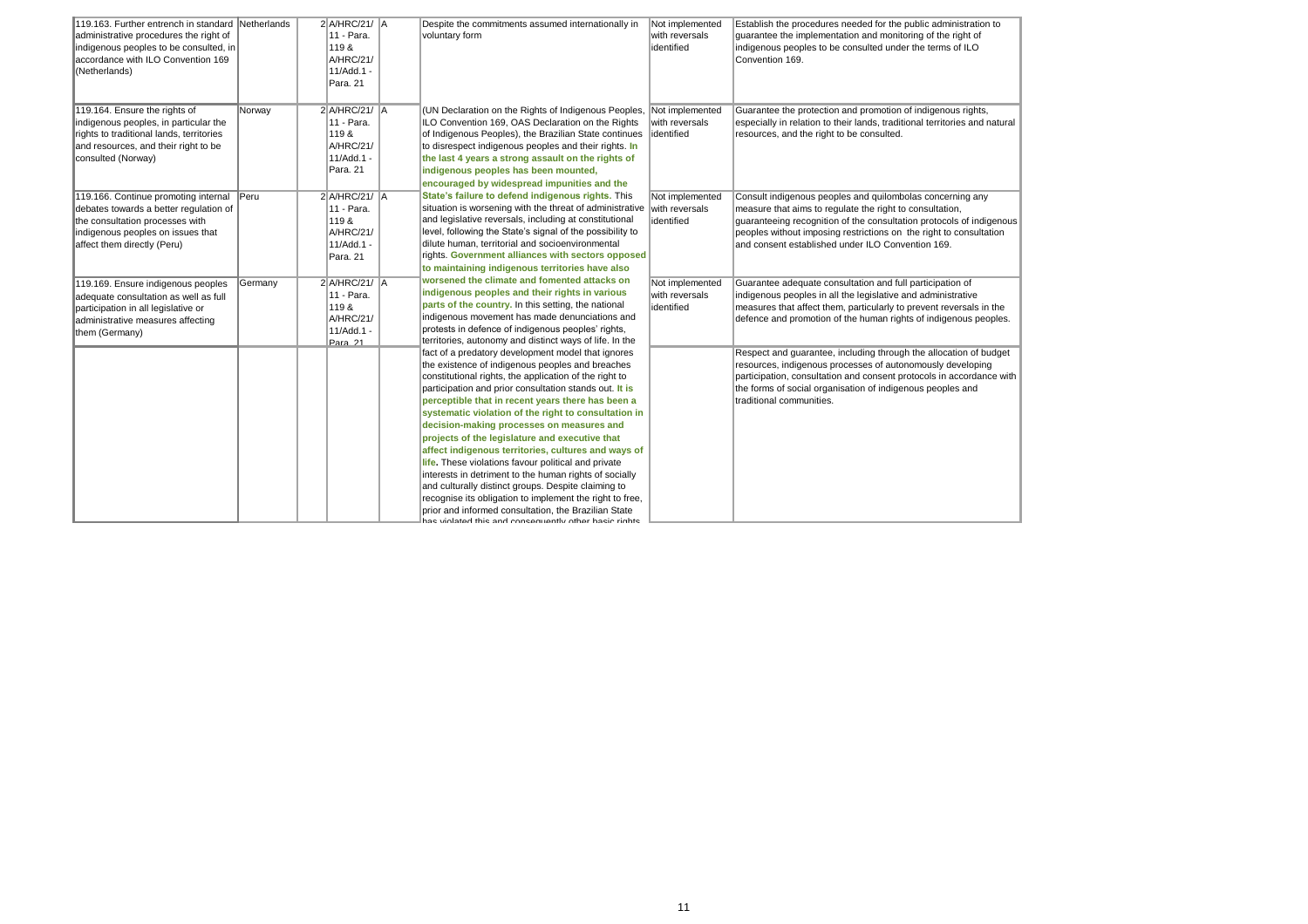*36. Human Rights Defenders*

|                                                                                                                                                                                                                                                            |          |                |                                                                                  |    | וום שוטומוכע נוווס מווע נטווסכעעכוווון טנווכו גומאנט וועוונס<br>of indigenous peoples. In 2012, responding to a                                                                                                                                                                                                                                                                                                                                                                                                                                                                                                                                                                                                                                                                                                                                                                                                                                                                                                                                                                                                                                                                                                                                                                                                                                                                                                                                                                                                                         |                                                  | Ensure the effective and<br>peoples and organisatior                                                             |
|------------------------------------------------------------------------------------------------------------------------------------------------------------------------------------------------------------------------------------------------------------|----------|----------------|----------------------------------------------------------------------------------|----|-----------------------------------------------------------------------------------------------------------------------------------------------------------------------------------------------------------------------------------------------------------------------------------------------------------------------------------------------------------------------------------------------------------------------------------------------------------------------------------------------------------------------------------------------------------------------------------------------------------------------------------------------------------------------------------------------------------------------------------------------------------------------------------------------------------------------------------------------------------------------------------------------------------------------------------------------------------------------------------------------------------------------------------------------------------------------------------------------------------------------------------------------------------------------------------------------------------------------------------------------------------------------------------------------------------------------------------------------------------------------------------------------------------------------------------------------------------------------------------------------------------------------------------------|--------------------------------------------------|------------------------------------------------------------------------------------------------------------------|
|                                                                                                                                                                                                                                                            |          |                |                                                                                  |    | complaint at the ILO, the government began a<br>process of consulting indigenous peoples,<br>quilombolas and traditional communities about a<br>possible regulatory framework of procedures for<br>implementing the right to consultation. However this<br>initiative was shelved due to actions taken<br>simultaneously by the federal government to paralyse<br>and alter the rules for recognising indigenous<br>territorial rights, a fact that was taken to indicate an<br>absence of good faith on the part of the State in its<br>dialogue with indigenous peoples. Given the fear<br>that such a regulatory framework might be used<br>merely to impose limitations on the rights of<br>indigenous peoples and to meet the interests of<br>major construction projects, in some regions of<br>the country indigenous peoples (Wajãpi,<br>Munduruku, indigenous peoples of the Xingu<br>Indigenous Park) began to discuss and elaborate<br>autonomously their own consultation protocols<br>with guidelines to the State on how to develop<br>specific and culturally respectful consultation<br>processes. However to date no position has been<br>forthcoming from the government concerning<br>these protocols, nor any support towards<br>developing other protocols. At legislative level, no<br>example exists of a consultation process with<br>indigenous peoples despite the growing number of<br>legislative initiatives relating to indigenous rights, very<br>often in discriminatory fashion. Still on the issue of |                                                  | evaluation of policies or<br>related to construction p<br>Revise the borders of ind<br>do not meet constitutiona |
|                                                                                                                                                                                                                                                            |          |                |                                                                                  |    |                                                                                                                                                                                                                                                                                                                                                                                                                                                                                                                                                                                                                                                                                                                                                                                                                                                                                                                                                                                                                                                                                                                                                                                                                                                                                                                                                                                                                                                                                                                                         |                                                  | demarcation processes.                                                                                           |
| 119.167. Ensure that indigenous<br>peoples are able to defend their<br>constitutional right to ancestral lands<br>without discrimination and their prior,<br>informed consent is sought in cases of<br>projects that may affect their rights<br>(Slovakia) | Slovakia |                | 2 A/HRC/21/ A<br>11 - Para.<br>119&<br>A/HRC/21/<br>11/Add.1 -<br>Para, 21       |    | Since 2012, the rise in racist and discriminatory<br>discourses by representatives of the federal<br>government and the National Congress opposed<br>to the demarcation of indigenous lands has<br>strengthened initiatives to alter the regulations<br>pertaining to demarcation procedures by the<br>Ministry of Justice without consultation,                                                                                                                                                                                                                                                                                                                                                                                                                                                                                                                                                                                                                                                                                                                                                                                                                                                                                                                                                                                                                                                                                                                                                                                        | Not implemented<br>with reversals<br>identified  | Guarantee that indigeno<br>discrimination their territ<br>related to development p<br>resources and forms of s   |
| 119.165. Conclude pending<br>demarcation processes, in particular<br>related to the Guaraní Kaiowá<br>(Norway)                                                                                                                                             | Norway   | 2 <sup>1</sup> | A/HRC/21/<br>11 - Para.<br>119&<br>A/HRC/21/<br>11/Add.1 -<br>Para. 21           | ΙA | fomenting conflicts and attacks on indigenous<br>communities. This scenario worsened from 2013<br>onward with the widespread application of rulings that<br>limited the right to consultation, emerging from<br>discussions of the decision in the<br>Raposa Serra do Sol case and judicializations by the<br>judiciary and the Attorney General's Office (AGU).<br>This fact has generated further legal insecurities and<br>hinders indigenous peoples' access to justice. In the<br>period under evaluation there was a considerable<br>increase in the number of court cases against<br>demarcation processes of indigenous lands and<br>decisions to evict indigenous communities from<br>areas already recognised as traditional indigenous<br>territories. Consequently the very violation of                                                                                                                                                                                                                                                                                                                                                                                                                                                                                                                                                                                                                                                                                                                                    | Not implemented<br>with reversals<br>lidentified | Concluding pending den<br>related to the Guarani, K<br>Tupinambá, as a solutior<br>peoples.                      |
| 119.168. Pay more attention, at all<br>administrative levels, to the rights of<br>indigenous peoples, especially to<br>ensure their land rights (Poland)                                                                                                   | Poland   |                | $2$ $A/HRC/21/$ $A$<br>11 - Para.<br>119&<br>A/HRC/21/<br>11/Add.1 -<br>Para. 21 |    | indigenous constitutional rights became an<br>argument for anti-indigenous proposals for<br>removing constitutional rights, such as<br>PEC215/2000. Despite this context of reversals in<br>their rights, indigenous peoples continue to protest                                                                                                                                                                                                                                                                                                                                                                                                                                                                                                                                                                                                                                                                                                                                                                                                                                                                                                                                                                                                                                                                                                                                                                                                                                                                                        | Not implemented<br>with reversals<br>identified  | Pay more attention, at al<br>rights of indigenous peo<br>guaranteeing the demard<br>Southeast, Central West      |
| $26$ $H_{\text{tumau}}$ $D_{\text{in}}$ $h_{\text{in}}$ $D_{\text{e}}$ $f_{\text{out}}$ $J_{\text{out}}$                                                                                                                                                   |          |                |                                                                                  |    | about the destructuring of FUNAI and persist in their                                                                                                                                                                                                                                                                                                                                                                                                                                                                                                                                                                                                                                                                                                                                                                                                                                                                                                                                                                                                                                                                                                                                                                                                                                                                                                                                                                                                                                                                                   |                                                  |                                                                                                                  |

Ensure the effective and qualified participation of indigenous peoples and organisations in the formulation, implementation and mitigating and compensatory measures rojects that affect their territories.

> digenous lands delimited prior to 1988 that hal requirements, submitting them to new

bus peoples can defend without itorial rights and the right to consultation projects affecting their territories, natural social organisation.

narcation processes, especially those Kaiowá, Terena, Kaingang, Pataxó and on to the serious conflicts assailing these

Il administrative levels, to promoting the  $p$ les and avoid reversals, especially cation of indigenous lands in the South, t and Northeast regions.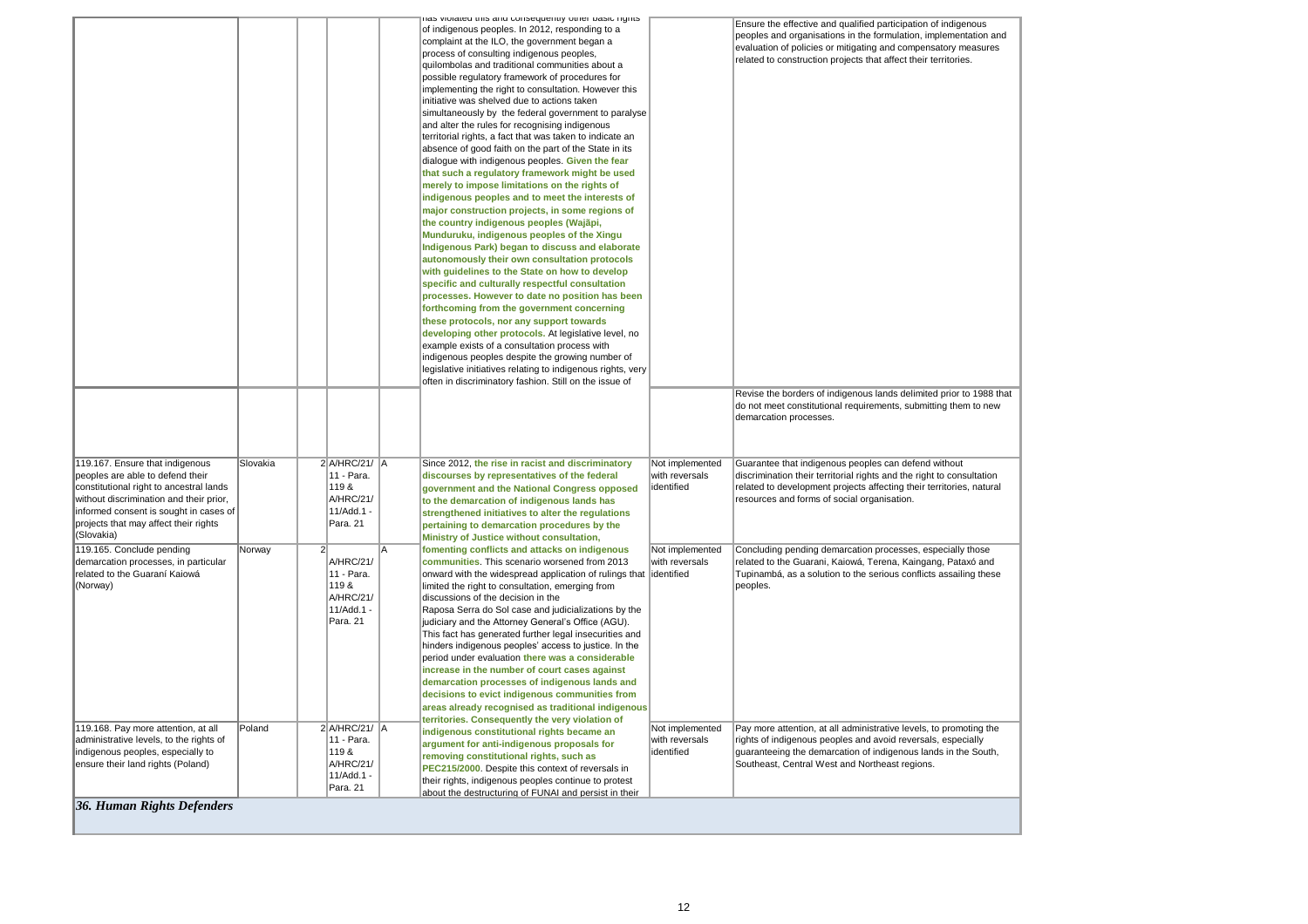| Evaluate and strengthen the Human Rights Defenders Protection<br>Program, with special attention to supporting indigenous human<br>rights defenders.                                                                                                                                                                                                  |
|-------------------------------------------------------------------------------------------------------------------------------------------------------------------------------------------------------------------------------------------------------------------------------------------------------------------------------------------------------|
| Improve the protection for indigenous human rights defenders,<br>especially indigenous leaders who fight for the rights of their<br>communities, and investigate the causes behind the rise in the<br>number of threats, violent attacks and deaths of indigenous leaders<br>over the last 4 years.                                                   |
| Adopt measures at federal level to effectively protect communities in<br>conflict situations and indigenous leaders under threat.                                                                                                                                                                                                                     |
| Take the specific measures needed to ensure the physical integrity<br>of indigenous leaders, especially in the context of defending their<br>collective rights.                                                                                                                                                                                       |
|                                                                                                                                                                                                                                                                                                                                                       |
| Protect indigenous lands and territories against deforestation and<br>environmental degradation, and recognise indigenous peoples'<br>continuous protection of the environment.                                                                                                                                                                       |
| Guarantee a budget allocation to implement the National Territorial<br>and Environmental Management Policy as a State policy.                                                                                                                                                                                                                         |
| Respect the rights of indigenous peoples to say no to administrative<br>and legislative measures that affect them.                                                                                                                                                                                                                                    |
| Guarantee that the processes of implementing the right to<br>consultation of indigenous peoples, quilombolas and traditional<br>communities concerning development projects that directly affect<br>them are considered at all stages of public decision making from<br>planning to licensing, execution and monitoring of the construction<br>works. |
| Recognise, provide reparation, compensate and indemnify cases of<br>socioenvironmental rights violations arising from the non-realization,<br>delays or other flaws related to the implementation of effectively<br>free nrior and informed consultation processes                                                                                    |
| Adopt properly consulted measures to effectively protect indigenous<br>lands and sacred areas from the exploitation of natural resources<br>and environmental degradation.                                                                                                                                                                            |
| Protect indigenous lands from the negative effects of climate<br>change, recognise and strengthen indigenous knowledge<br>concerning the environment that can be used to combat global<br>warming.                                                                                                                                                    |
| Respect the constitutionally and internationally protected rights and<br>interests of indigenous peoples and consult them on issues related<br>to their lands, autonomy, languages, environment and development<br>projects.                                                                                                                          |
| Strengthen national legislation on the environment taking into<br>account the human rights of indigenous peoples, with special<br>attention to the right to a healthy environment, the right to health<br>and the right to free, prior and informed consultation.                                                                                     |
|                                                                                                                                                                                                                                                                                                                                                       |

| Continue the positive initiatives under<br>way, investing more rigorously in the<br>evaluation of the results of planned<br>activities in many of the following<br>areas: prison conditions; criminal<br>justice system; youth justice system;<br>violence and extrajudicial executions<br>119.82. Ensure the protection of<br>human rights defenders, notably the<br>leaders of indigenous communities<br>fighting for their rights (Switzerland) | United<br>Kingdom<br>Switzerland | $1$ $A/HRC/8/2$<br>7, par. 83.3<br>$2$ A/HRC/21/ $\parallel$ A<br>11 - Para.<br>119&<br>A/HRC/21/<br>11/Add.1 -<br>Para. 13 |  | 103 indigenous people are currently (2016)<br>registered in the Human Rights Defenders<br><b>Protection Program. The majority of those</b><br>registered in the program are from the Tupinambá,<br>Guarani-Kaiowá, Xakriabá and Kaingang ethnic<br>groups. However, many of these leaders, particularly<br>those in the states of<br>Mato Grosso do Sul, Santa Catarina and Bahia, have Not implemented<br>reported to the Dhesca Human Rights Platform and<br>various authorities concerning the situation of<br>permanent insecurity due to threats and attacks,<br>and the program's lack of structure to provide<br>support in indigenous areas. This situation has also<br>been exacerbated by the lack of any specific protocol<br>for the security forces, especially the federal police, to | Not implemented<br>with reversals<br>identified<br>with reversals<br>identified | Evaluate and strengthen the Human Rights Defenders Protection<br>Program, with special attention to supporting indigenous human<br>rights defenders.<br>Improve the protection for indigenous human rights defenders,<br>especially indigenous leaders who fight for the rights of their<br>communities, and investigate the causes behind the rise in the<br>number of threats, violent attacks and deaths of indigenous leaders<br>over the last 4 years. |
|----------------------------------------------------------------------------------------------------------------------------------------------------------------------------------------------------------------------------------------------------------------------------------------------------------------------------------------------------------------------------------------------------------------------------------------------------|----------------------------------|-----------------------------------------------------------------------------------------------------------------------------|--|-----------------------------------------------------------------------------------------------------------------------------------------------------------------------------------------------------------------------------------------------------------------------------------------------------------------------------------------------------------------------------------------------------------------------------------------------------------------------------------------------------------------------------------------------------------------------------------------------------------------------------------------------------------------------------------------------------------------------------------------------------------------------------------------------------|---------------------------------------------------------------------------------|-------------------------------------------------------------------------------------------------------------------------------------------------------------------------------------------------------------------------------------------------------------------------------------------------------------------------------------------------------------------------------------------------------------------------------------------------------------|
| 119.84. Ensure adequate safeguards<br>are in place to ensure protection of<br>human rights defenders, including<br>those working within indigenous<br>communities (United Kingdom)                                                                                                                                                                                                                                                                 | United<br>Kingdom                | $2$ $A/HRC/21/$ $A$<br>11 - Para.<br>119&<br>A/HRC/21/<br>11/Add.1 -<br>Para. 13                                            |  | act to ensure a rapid response in the case of attacks<br>and threats of attacks on the communities of<br>indigenous leaders protected by the program. In Pará, with reversals<br>the state with the highest number of deaths and death identified<br>threats to human rights defenders, there is no state<br>collaboration with the federal program.                                                                                                                                                                                                                                                                                                                                                                                                                                                | Not implemented                                                                 | Adopt measures at federal level to effectively protect communities in<br>conflict situations and indigenous leaders under threat.                                                                                                                                                                                                                                                                                                                           |
| 119.89. Take all necessary measures<br>to ensure the physical integrity of<br>journalists and human rights<br>defenders (France)                                                                                                                                                                                                                                                                                                                   | France                           | 2 A/HRC/21/ A<br>11 - Para.<br>119&<br><b>A/HRC/21/</b>                                                                     |  |                                                                                                                                                                                                                                                                                                                                                                                                                                                                                                                                                                                                                                                                                                                                                                                                     | Not implemented                                                                 | Take the specific measures needed to ensure the physical integrity<br>of indigenous leaders, especially in the context of defending their<br>collective rights.                                                                                                                                                                                                                                                                                             |
| $\mathbf{Environment}$                                                                                                                                                                                                                                                                                                                                                                                                                             |                                  |                                                                                                                             |  |                                                                                                                                                                                                                                                                                                                                                                                                                                                                                                                                                                                                                                                                                                                                                                                                     |                                                                                 |                                                                                                                                                                                                                                                                                                                                                                                                                                                             |
| 119.155. Keep taking the necessary<br>measures to combat continued<br>deforestation in order to ensure the<br>effective enjoyment of economic,                                                                                                                                                                                                                                                                                                     | Egypt                            | 2 A/HRC/21/ A<br>11 - Para.<br>119&<br>A/HRC/21/                                                                            |  | In the period under evaluation, human rights<br>violations related to environmental issues were<br>prominent, notably: the violation of the right to<br>consultation and the lack of legal resources to                                                                                                                                                                                                                                                                                                                                                                                                                                                                                                                                                                                             | Partially<br>implemented                                                        | Protect indigenous lands and territories against deforestation and<br>environmental degradation, and recognise indigenous peoples'<br>continuous protection of the environment.                                                                                                                                                                                                                                                                             |
|                                                                                                                                                                                                                                                                                                                                                                                                                                                    |                                  |                                                                                                                             |  | defend indigenous rights in response to the<br>construction of major construction projects; the<br>advance in the illegal destruction of the<br>environment of indigenous lands; and the<br>proposals to alter regulations on the exploration<br>of natural resources that affect indigenous lands.<br>Emblematic cases of this violation of the right to<br>consultation include: the Belo Monte, Teles Pires and<br>São Manoel Dams, the Tapajós Dam project, the                                                                                                                                                                                                                                                                                                                                 |                                                                                 | Guarantee a budget allocation to implement the National Territorial<br>and Environmental Management Policy as a State policy.                                                                                                                                                                                                                                                                                                                               |
|                                                                                                                                                                                                                                                                                                                                                                                                                                                    |                                  |                                                                                                                             |  |                                                                                                                                                                                                                                                                                                                                                                                                                                                                                                                                                                                                                                                                                                                                                                                                     |                                                                                 | Respect the rights of indigenous peoples to say no to administrative<br>and legislative measures that affect them.                                                                                                                                                                                                                                                                                                                                          |
|                                                                                                                                                                                                                                                                                                                                                                                                                                                    |                                  |                                                                                                                             |  | transposition of the São Francisco River, the Manaus-<br>Boa Vista Transmission Line, duplication of the<br>Carajás railway, and more than 100 law bills and<br>constitutional amendments passing through congress<br>without consultation that aim to alter indigenous                                                                                                                                                                                                                                                                                                                                                                                                                                                                                                                             |                                                                                 | Guarantee that the processes of implementing the right to<br>consultation of indigenous peoples, quilombolas and traditional<br>communities concerning development projects that directly affect<br>them are considered at all stages of public decision making from<br>planning to licensing, execution and monitoring of the construction<br>works.                                                                                                       |
|                                                                                                                                                                                                                                                                                                                                                                                                                                                    |                                  |                                                                                                                             |  | rights. In addition, in cases of environmental and<br>social damage, the compensations and<br>mitigations have not been subject to due<br>consultation and the rights and interests of the<br>indigenous peoples have been ignored, meaning                                                                                                                                                                                                                                                                                                                                                                                                                                                                                                                                                         |                                                                                 | Recognise, provide reparation, compensate and indemnify cases of<br>socioenvironmental rights violations arising from the non-realization<br>delays or other flaws related to the implementation of effectively<br>free prior and informed consultation processes<br>Adopt properly consulted measures to effectively protect indigenous                                                                                                                    |
|                                                                                                                                                                                                                                                                                                                                                                                                                                                    |                                  |                                                                                                                             |  | that the impacts of major construction works or<br>criminal disasters like the Mariana dam end up<br>becoming unending for the indigenous peoples<br>involved. The advance of this predatory model of<br>development in general was consolidated with the                                                                                                                                                                                                                                                                                                                                                                                                                                                                                                                                           |                                                                                 | lands and sacred areas from the exploitation of natural resources<br>and environmental degradation.<br>Protect indigenous lands from the negative effects of climate                                                                                                                                                                                                                                                                                        |
|                                                                                                                                                                                                                                                                                                                                                                                                                                                    |                                  |                                                                                                                             |  | approval of a New Forestry Code (2012) offering<br>less protection, but also impacts indigenous<br>territories and limits indigenous peoples' right to<br>exclusive use of their natural resources. Despite the                                                                                                                                                                                                                                                                                                                                                                                                                                                                                                                                                                                     |                                                                                 | change, recognise and strengthen indigenous knowledge<br>concerning the environment that can be used to combat global<br>warming.                                                                                                                                                                                                                                                                                                                           |
|                                                                                                                                                                                                                                                                                                                                                                                                                                                    |                                  |                                                                                                                             |  | publication by decree, following prior consultation with<br>indigenous peoples, of the National Territorial and<br><b>Environmental Management Policy (2012) and the</b><br>development of an integrated action plan (2016),                                                                                                                                                                                                                                                                                                                                                                                                                                                                                                                                                                        |                                                                                 | Respect the constitutionally and internationally protected rights and<br>interests of indigenous peoples and consult them on issues related<br>to their lands, autonomy, languages, environment and development<br>projects.                                                                                                                                                                                                                                |
|                                                                                                                                                                                                                                                                                                                                                                                                                                                    |                                  |                                                                                                                             |  | there is still an absence of concrete plans for<br>guaranteeing the autonomous and sustainable<br>management of territories supported and<br>protected by a public policy consolidated by the<br>Brazilian State. Also in relation to the environment,<br>Prozil etill looke oetione rolating to the impost of                                                                                                                                                                                                                                                                                                                                                                                                                                                                                      |                                                                                 | Strengthen national legislation on the environment taking into<br>account the human rights of indigenous peoples, with special<br>attention to the right to a healthy environment, the right to health<br>and the right to free, prior and informed consultation.                                                                                                                                                                                           |
|                                                                                                                                                                                                                                                                                                                                                                                                                                                    |                                  |                                                                                                                             |  |                                                                                                                                                                                                                                                                                                                                                                                                                                                                                                                                                                                                                                                                                                                                                                                                     |                                                                                 |                                                                                                                                                                                                                                                                                                                                                                                                                                                             |